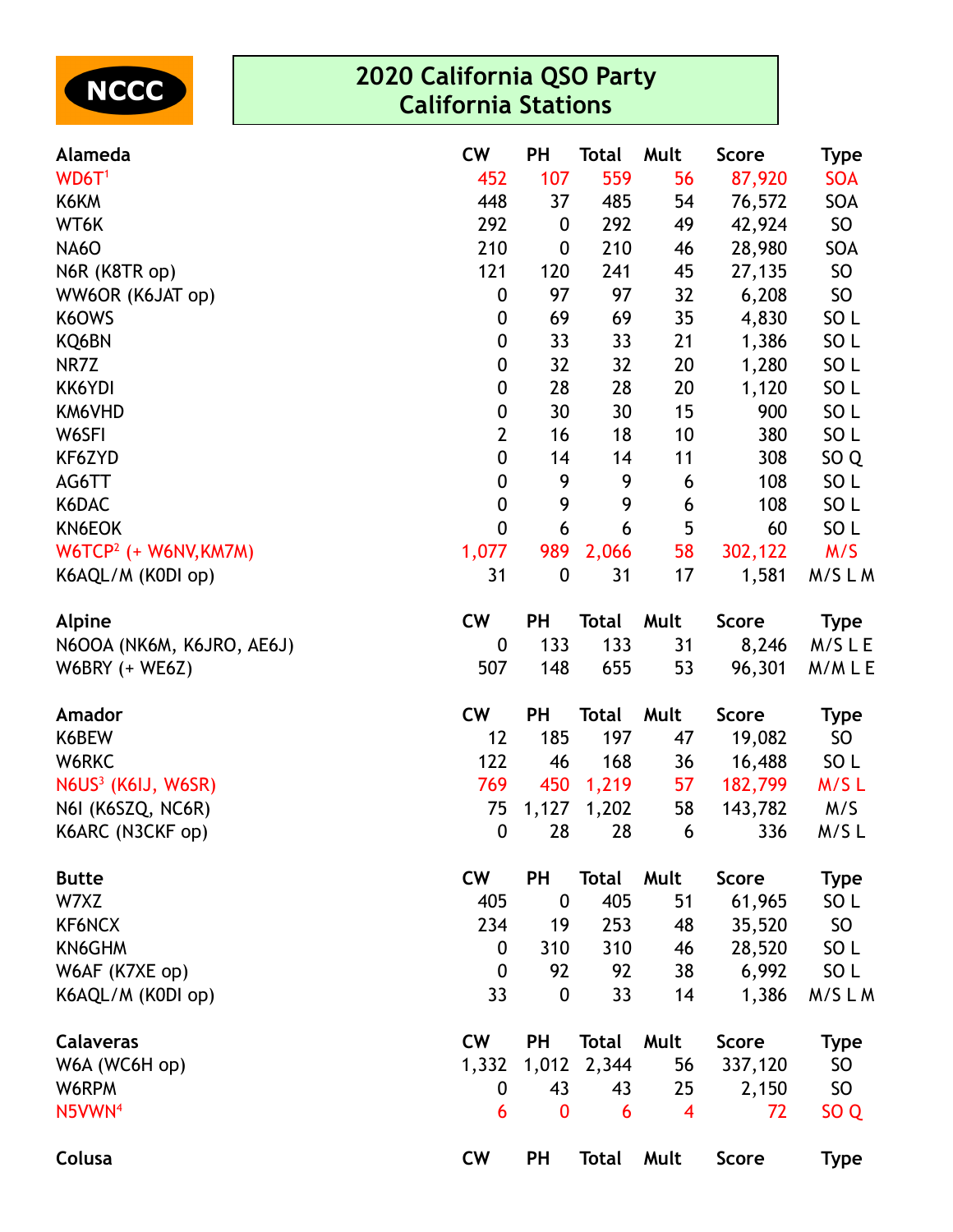

| Colusa<br>N6NHI     | <b>CW</b><br>$\mathbf 0$                                                 | <b>PH</b><br>44  | Total<br>44  | Mult<br>26 | Score<br>2,288 | <b>Type</b><br>SO <sub>L</sub> |  |  |  |  |
|---------------------|--------------------------------------------------------------------------|------------------|--------------|------------|----------------|--------------------------------|--|--|--|--|
| K6AQL/M (K0DI op)   | 113                                                                      | $\mathbf 0$      | 113          | 38         | 12,882         | M/SLM                          |  |  |  |  |
| <b>Contra Costa</b> | <b>CW</b>                                                                | <b>PH</b>        | <b>Total</b> | Mult       | <b>Score</b>   | <b>Type</b>                    |  |  |  |  |
| N6PN                | 430                                                                      | $\boldsymbol{0}$ | 430          | 52         | 67,080         | SO <sub>L</sub>                |  |  |  |  |
| N6WM                | 241                                                                      | 28               | 269          | 49         | 38,171         | <b>SOA</b>                     |  |  |  |  |
| K <sub>6</sub> C    | 255                                                                      | 20               | 275          | 45         | 36,225         | SOA L                          |  |  |  |  |
| N6SPP               | 49                                                                       | 64               | 113          | 31         | 8,525          | SO <sub>L</sub>                |  |  |  |  |
| N6ORB               | $\boldsymbol{0}$                                                         | 92               | 92           | 41         | 7,544          | SO <sub>L</sub>                |  |  |  |  |
| W6JZH               | 36                                                                       | $\boldsymbol{0}$ | 36           | 19         | 2,052          | SO <sub>L</sub>                |  |  |  |  |
| K6MYB               | 0                                                                        | 34               | 34           | 15         | 1,020          | SO <sub>L</sub>                |  |  |  |  |
| KM6NQX              | $\boldsymbol{0}$                                                         | 29               | 29           | 17         | 986            | <b>SOA</b>                     |  |  |  |  |
| N4DLA               | $\mathbf 0$                                                              | 16               | 16           | 11         | 352            | SO <sub>L</sub>                |  |  |  |  |
| K6AQL/M (K0DI op)   | 43                                                                       | $\boldsymbol{0}$ | 43           | 25         | 3,225          | M/SLM                          |  |  |  |  |
| <b>N6O</b>          | 1,758                                                                    | 2,486            | 4,244        | 58         | 594,268        | M/M                            |  |  |  |  |
|                     | N6O ops = K3EST, K6AW, N6RO, N6WM, NA6O, WA6O, WX5S, WD6T, KN6IOB, @N6RO |                  |              |            |                |                                |  |  |  |  |

| <b>Del Norte</b>  | <b>CW</b>        | PH               | <b>Total</b> | Mult | <b>Score</b> | <b>Type</b>      |
|-------------------|------------------|------------------|--------------|------|--------------|------------------|
| WA6ZDO            | $\mathbf 0$      | 357              | 357          | 53   | 37,842       | SO <sub>YL</sub> |
| <b>El Dorado</b>  | <b>CW</b>        | <b>PH</b>        | <b>Total</b> | Mult | <b>Score</b> | Type             |
| W6S (W1SRD op)    | 1,094            | 602              | 1,696        | 58   | 260,188      | SO               |
| K6LRN             | 846              | 203              | 1,049        | 57   | 167,808      | SO               |
| AF6SA             | 394              | 232              | 626          | 55   | 90,530       | SOA              |
| K6AAM             | 478              | 39               | 517          | 53   | 80,136       | SO <sub>L</sub>  |
| KE6GLA            | 239              | 237              | 476          | 56   | 66,696       | SO               |
| K6OK              | 66               | 331              | 397          | 57   | 49,020       | SOA              |
| N6T (W1RH op)     | 207              | 27               | 234          | 42   | 28,350       | SOA              |
| W6RC              | 45               | 72               | 117          | 28   | 7,812        | SO               |
| N6GHZ             | $\boldsymbol{0}$ | 105              | 105          | 34   | 7,140        | SO <sub>L</sub>  |
| W6QA              | 20               | 58               | 78           | 29   | 5,104        | SO <sub>L</sub>  |
| WA6DRD            | $\boldsymbol{0}$ | 64               | 64           | 28   | 3,584        | SO <sub>L</sub>  |
| KM6LYW            | $\mathbf 0$      | 32               | 32           | 24   | 1,536        | <b>SO</b>        |
| Fresno            | <b>CW</b>        | PH               | <b>Total</b> | Mult | <b>Score</b> | Type             |
| K6F (AK7G op)     | 484              | 18               | 502          | 54   | 80,352       | SO               |
| K6MI <sup>5</sup> | 406              | 5                | 411          | 50   | 61,400       | <b>SOAL</b>      |
| <b>KE6SHL</b>     | $\mathbf 0$      | 93               | 93           | 36   | 6,696        | SO <sub>L</sub>  |
| N3KA              | $\mathbf 0$      | 13               | 13           | 12   | 312          | SO L M           |
| K6AQL/M (K0DI op) | 42               | $\boldsymbol{0}$ | 42           | 26   | 3,276        | M/SLM            |
| Glenn             | <b>CW</b>        | <b>PH</b>        | <b>Total</b> | Mult | <b>Score</b> | <b>Type</b>      |
| K6T (W1RH, K6TLR) | 66               | 95               | 161          | 41   | 15,908       | M/S E            |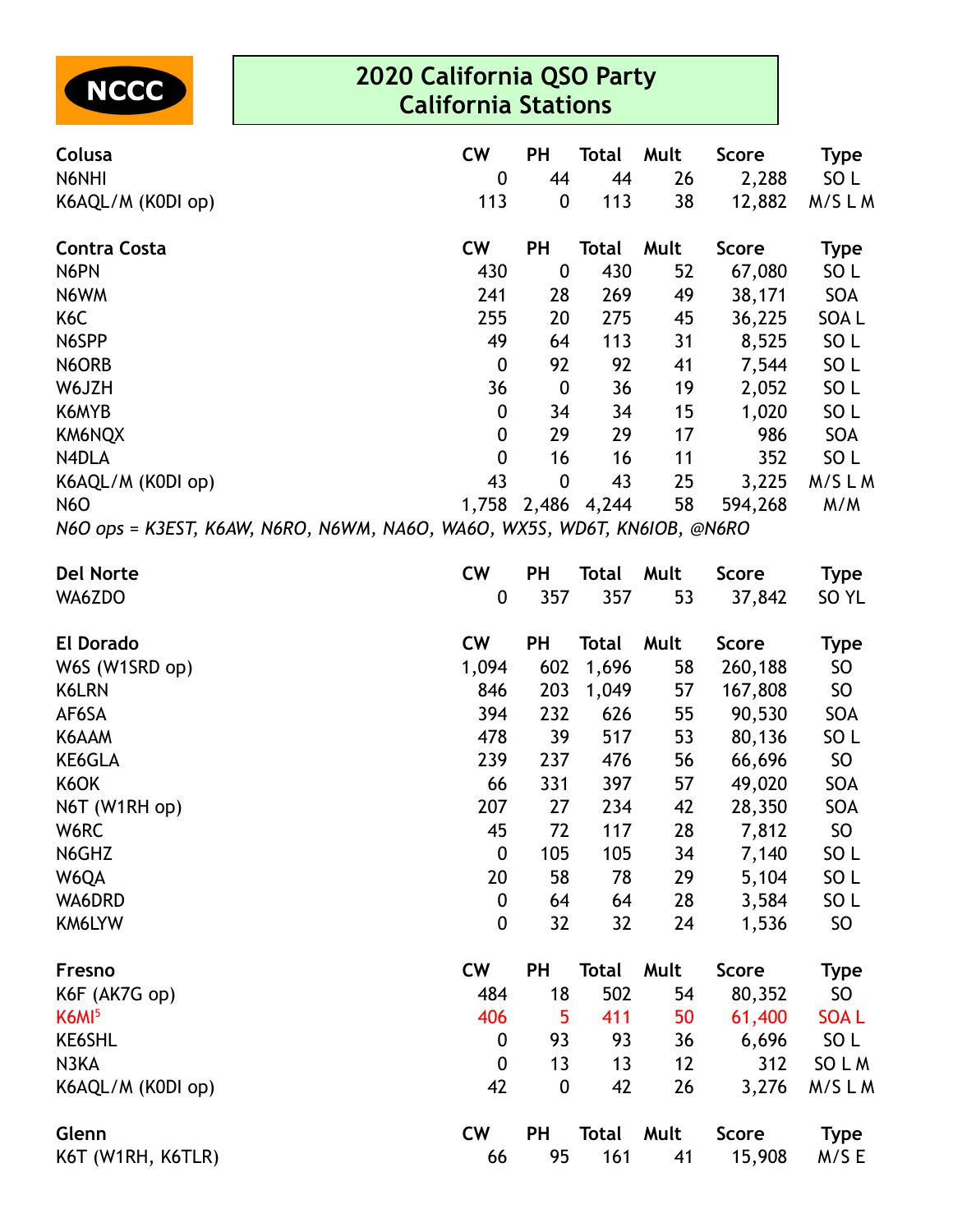

| Glenn<br>K6AQL/M (K0DI op)     | <b>CW</b><br>57  | <b>PH</b><br>$\boldsymbol{0}$ | <b>Total</b><br>57 | Mult<br>26              | <b>Score</b><br>4,446 | Type<br>M/SLM    |
|--------------------------------|------------------|-------------------------------|--------------------|-------------------------|-----------------------|------------------|
| Humboldt                       | <b>CW</b>        | PH                            | <b>Total</b>       | Mult                    | <b>Score</b>          | <b>Type</b>      |
| KG6LHW <sup>6</sup>            | $\bf{0}$         | 306                           | 306                | 56                      | 34,272                | <b>SOAL</b>      |
| AA6DX                          | 49               | 59                            | 108                | 35                      | 9,275                 | SO               |
| KN6CEI                         | $\boldsymbol{0}$ | 30                            | 30                 | 16                      | 960                   | SOA <sub>L</sub> |
| KE6HEC                         | 0                | 9                             | 9                  | 9                       | 162                   | SO <sub>L</sub>  |
| <b>Imperial</b>                | <b>CW</b>        | PH                            | <b>Total</b>       | Mult                    | <b>Score</b>          | <b>Type</b>      |
| W6O (N7TY, K6LL, W6RW, AE7DW)  | 1,331            | 774                           | 2,105              | 57                      | 315,837               | M/S E            |
| Inyo                           | <b>CW</b>        | PH                            | <b>Total</b>       | Mult                    | <b>Score</b>          | <b>Type</b>      |
| AD6NR                          | 0                | 633                           | 633                | 55                      | 69,630                | <b>SO</b>        |
| $N6AN^7$                       | 297              | 16                            | 313                | 49                      | 45,227                | SO Q E           |
| K6UN                           | 0                | 127                           | 127                | 44                      | 11,176                | SO <sub>L</sub>  |
| K6TLH                          | 0                | 76                            | 76                 | 33                      | 5,016                 | SO <sub>L</sub>  |
| W6RT                           | 0                | 9                             | 9                  | $\overline{7}$          | 126                   | SO <sub>L</sub>  |
| Kern                           | <b>CW</b>        | PH                            | <b>Total</b>       | Mult                    | <b>Score</b>          | <b>Type</b>      |
| K6FA                           | 300              | $\boldsymbol{0}$              | 300                | 51                      | 45,900                | SO <sub>Q</sub>  |
| KI6VC                          | 22               | 190                           | 212                | 53                      | 23,638                | SO               |
| W6WG <sup>8</sup>              | 32               | 122                           | 154                | 42                      | 14,280                | <b>SOAL</b>      |
| K6WCC                          | $\boldsymbol{0}$ | 37                            | 37                 | 25                      | 1,850                 | SO L E           |
| N6FD                           | 0                | 29                            | 29                 | 21                      | 1,218                 | SO <sub>L</sub>  |
| N6ABT                          | $\boldsymbol{0}$ | 31                            | 31                 | 17                      | 1,054                 | SOA L            |
| N3KA                           | $\boldsymbol{0}$ | 19                            | 19                 | 14                      | 532                   | SO L M           |
| NF6R                           | 1                | $\boldsymbol{0}$              | 1                  | $\mathbf 1$             | 3                     | SO <sub>L</sub>  |
| K6AQL/M (K0DI op)              | 80               | $\pmb{0}$                     | 80                 | 31                      | 7,440                 | M/SLM            |
| W6E <sup>9</sup> (W6PNG, N6MI) | 888              |                               | 717 1,605          | 57                      | 233,586               | M/M E            |
| <b>Kings</b>                   | <b>CW</b>        | PH                            | <b>Total Mult</b>  |                         | Score                 | Type             |
| N3KA                           | $\mathbf 0$      | 5                             | 5                  | 5                       | 50                    | SO L M           |
| K6AQL/M (K0DI op)              | 81               | $\mathbf 0$                   | 81                 | 34                      | 8,262                 | M/SLM            |
| Lake                           | <b>CW</b>        | PH                            | <b>Total Mult</b>  |                         | <b>Score</b>          | <b>Type</b>      |
| W61 <sup>10</sup> (N6ZFO op)   | 1,000            |                               | 294 1,294          | 56                      | 200,928               | <b>SOA</b>       |
| AJ6CE                          | 0                | 164                           | 164                | 45                      | 14,760                | SO L             |
| Lassen                         | <b>CW</b>        | <b>PH</b>                     | Total              | Mult                    | <b>Score</b>          | <b>Type</b>      |
| K6ME                           | 2                | 504                           | 506                | 56                      | 56,784                | SO               |
| W6ZZZ (K0XI op)                | $\mathbf 0$      | 160                           | 160                | 47                      | 15,040                | SO L E           |
| KF6TAG                         | 0                | 86                            | 86                 | 32                      | 5,504                 | SO <sub>L</sub>  |
| KN6HTD                         | 0                | 3                             | 3                  | $\overline{\mathbf{4}}$ | 24                    | SO L E           |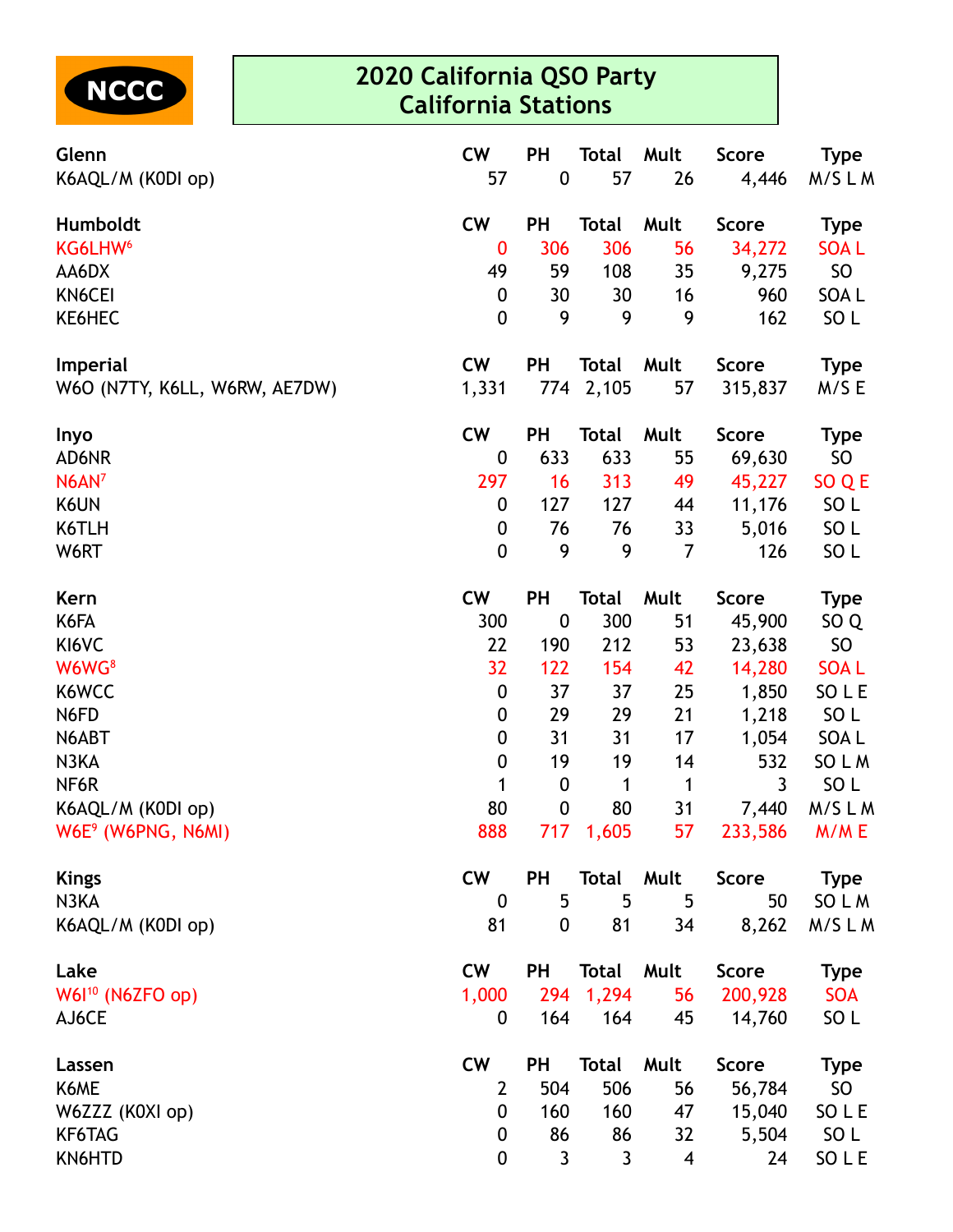| <b>NCCC</b>                | 2020 California QSO Party<br><b>California Stations</b> |                         |                |                         |                  |                       |  |  |  |
|----------------------------|---------------------------------------------------------|-------------------------|----------------|-------------------------|------------------|-----------------------|--|--|--|
| Los Angeles                | <b>CW</b>                                               | PH                      | <b>Total</b>   | Mult                    | <b>Score</b>     | <b>Type</b>           |  |  |  |
| K6LA                       | 1,231                                                   | 1,020                   | 2,251          | 57                      | 326,781          | SO                    |  |  |  |
| W6LAX                      | 771                                                     | 31                      | 802            | 56                      | 133,000          | SO <sub>L</sub>       |  |  |  |
| KM6Z                       | 649                                                     | 92                      | 741            | 57                      | 121,467          | SO <sub>L</sub>       |  |  |  |
| W6AFA                      | 0                                                       | 914                     | 914            | 57                      | 104,196          | SO                    |  |  |  |
| K6RO                       | 233                                                     | 458                     | 691            | 56                      | 90,440           | SOA L                 |  |  |  |
| N6AA                       | 496                                                     | $\boldsymbol{0}$        | 496            | 55                      | 81,840           | <b>SO</b>             |  |  |  |
| N6NO                       | 475                                                     | 8                       | 483            | 54                      | 77,814           | SO <sub>L</sub>       |  |  |  |
| WA6URY                     | 353                                                     | 88                      | 441            | 53                      | 65,455           | SO                    |  |  |  |
| N6ZT                       | $\boldsymbol{0}$                                        | 545                     | 545            | 56                      | 61,040           | SOA                   |  |  |  |
| N6KN                       | 237                                                     | 110                     | 347            | 50                      | 46,550           | <b>SO</b>             |  |  |  |
| N6VOH                      | 250                                                     | 63                      | 313            | 52                      | 45,552           | SO <sub>L</sub>       |  |  |  |
| N6QD                       | 226                                                     | 81                      | 307            | 51                      | 42,840           | SOA                   |  |  |  |
| WA6KYR                     | 279<br>255                                              | $\boldsymbol{0}$<br>26  | 279<br>281     | 48                      | 40,176           | SO <sub>L</sub>       |  |  |  |
| N <sub>2</sub> JNR<br>N6HE | 182                                                     | 31                      | 213            | 45<br>40                | 36,765<br>24,320 | SO <sub>L</sub><br>SO |  |  |  |
| WA7BNM/6                   | 136                                                     | 6                       | 142            | 50                      | 21,000           | SO <sub>Q</sub>       |  |  |  |
| NC6Q                       | 126                                                     | $\boldsymbol{0}$        | 126            | 30                      | 11,340           | SO <sub>L</sub>       |  |  |  |
| WA6BIL                     | 71                                                      | 80                      | 151            | 28                      | 10,444           | SO <sub>L</sub>       |  |  |  |
| KD6RMS                     | $\mathbf 0$                                             | 114                     | 114            | 41                      | 9,348            | SO L E                |  |  |  |
| N6LL                       | 90                                                      | 59                      | 149            | 24                      | 9,312            | SO <sub>L</sub>       |  |  |  |
| K6ICS                      | 23                                                      | 83                      | 106            | 29                      | 6,815            | SOA L                 |  |  |  |
| W6DPM                      | 0                                                       | 68                      | 68             | 35                      | 4,760            | SO                    |  |  |  |
| K6FGV                      | 0                                                       | 70                      | 70             | 31                      | 4,340            | SO <sub>L</sub>       |  |  |  |
| W2AJG                      | $\boldsymbol{0}$                                        | 51                      | 51             | 32                      | 3,264            | SO <sub>L</sub>       |  |  |  |
| W6SMT                      | 0                                                       | 49                      | 49             | 30                      | 2,940            | SO <sub>L</sub>       |  |  |  |
| <b>KE6PLA</b>              | 0                                                       | 53                      | 53             | 27                      | 2,862            | <b>SOAL</b>           |  |  |  |
| KN6CSB                     | 0                                                       | 46                      | 46             | 31                      | 2,852            | SOA                   |  |  |  |
| AD6AF                      | $\boldsymbol{0}$                                        | 50                      | 50             | 22                      | 2,200            | SO <sub>L</sub>       |  |  |  |
| KD6KHJ                     | $\mathbf 0$                                             | 41                      | 41             | 25                      | 2,050            | SO <sub>L</sub>       |  |  |  |
| N6RV                       | 26                                                      | $\boldsymbol{0}$        | 26             | 19                      | 1,482            | SOA L                 |  |  |  |
| AJ6N                       | $\boldsymbol{0}$                                        | 21                      | 21             | 16                      | 672              | SO <sub>L</sub>       |  |  |  |
| AD6IZ                      | $\mathbf{2}$                                            | 22                      | 24             | 10                      | 500              | SO <sub>L</sub>       |  |  |  |
| AI6DO                      | 8                                                       | $\overline{\mathbf{4}}$ | 12             | 7                       | 224              | SOA Q                 |  |  |  |
| KM6TVJ                     | $\boldsymbol{0}$                                        | 11                      | 11             | 5                       | 110              | SO <sub>L</sub>       |  |  |  |
| <b>KG6DNY</b>              | 0                                                       | 5                       | 5              | $\overline{\mathbf{4}}$ | 40               | SO <sub>L</sub>       |  |  |  |
| WA6OUD                     | 5                                                       | 6                       | 11             | 1                       | 27               | <b>SOALYL</b>         |  |  |  |
| KJ6YQV                     | $\overline{7}$                                          | $\boldsymbol{0}$        | $\overline{7}$ | 1                       | 21               | SOA L                 |  |  |  |
| K6AQL/M (K0DI op)          | 47                                                      | $\boldsymbol{0}$        | 47             | 23                      | 3,243            | M/SLM                 |  |  |  |
| K6ASN (+ KN6FQL)           | $\pmb{0}$                                               | 37                      | 37             | $\overline{7}$          | 518              | M/SL                  |  |  |  |
| Madera                     | <b>CW</b>                                               | PH                      | <b>Total</b>   | Mult                    | <b>Score</b>     | <b>Type</b>           |  |  |  |
| KG6BXW <sup>11</sup>       | 0                                                       | 83                      | 83             | 19                      | 3,154            | <b>SOAL</b>           |  |  |  |
| K6AQL/M (K0DI op)          | 50                                                      | $\boldsymbol{0}$        | 50             | 27                      | 4,050            | M/SLM                 |  |  |  |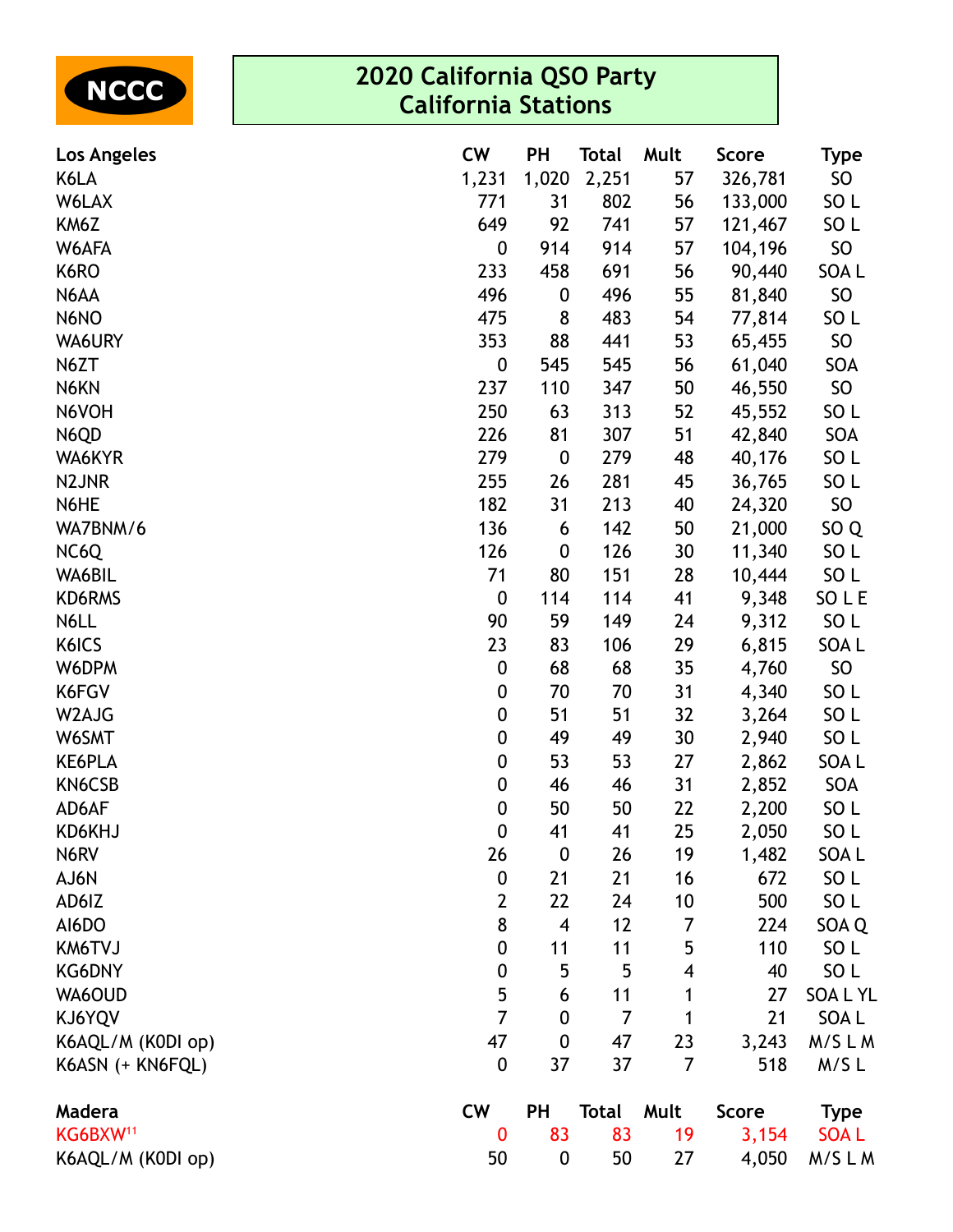

| Marin                          | <b>CW</b>        | <b>PH</b>        | <b>Total</b> | Mult | <b>Score</b> | <b>Type</b>     |
|--------------------------------|------------------|------------------|--------------|------|--------------|-----------------|
| N6TQ                           | 633              | 46               | 679          | 53   | 105,523      | SO              |
| K6RIM                          | 518              | 54               | 572          | 55   | 91,410       | SO              |
| KC6AWX                         | $\boldsymbol{0}$ | 378              | 378          | 51   | 38,556       | SO <sub>L</sub> |
| K6ELE                          | $\boldsymbol{0}$ | 79               | 79           | 35   | 5,530        | SO              |
| K6BBQ                          | $\boldsymbol{0}$ | 71               | 71           | 34   | 4,828        | SO <sub>L</sub> |
| K6CTA <sup>12</sup>            | 49               | $\bf{0}$         | 49           | 27   | 3,969        | SOA Q           |
| AA6PP                          | $\boldsymbol{0}$ | 30               | 30           | 22   | 1,320        | SO L            |
| KI6YYT/M                       | $\mathbf 0$      | 14               | 14           | 9    | 252          | SOLYLM          |
| <b>Mariposa</b>                | <b>CW</b>        | <b>PH</b>        | <b>Total</b> | Mult | <b>Score</b> | <b>Type</b>     |
| AF6TF                          | $\boldsymbol{0}$ | 362              | 362          | 57   | 41,268       | SO L E          |
| $NM6G13$ (W6CZ op)             | 55               | 51               | 106          | 28   | 7,476        | <b>SOAL</b>     |
| W6RFL <sup>14</sup>            | $\boldsymbol{0}$ | 24               | 24           | 22   | 1,056        | <b>SOA</b>      |
| Mendocino                      | <b>CW</b>        | <b>PH</b>        | Total        | Mult | <b>Score</b> | <b>Type</b>     |
| W6JTI                          | 481              | $\boldsymbol{0}$ | 481          | 52   | 75,036       | SO <sub>L</sub> |
| $N6YEU15$ (+ KG6N)             | 948              | 344              | 1,292        | 58   | 204,856      | M/SLE           |
| Merced                         | <b>CW</b>        | <b>PH</b>        | <b>Total</b> | Mult | <b>Score</b> | <b>Type</b>     |
| N3KA                           | $\boldsymbol{0}$ | 8                | 8            | 8    | 128          | SO L M          |
| K6AQL/M (K0DI op)              | 76               | 0                | 76           | 31   | 7,068        | M/SLM           |
| Modoc                          | <b>CW</b>        | PH               | <b>Total</b> | Mult | <b>Score</b> | <b>Type</b>     |
| K6M (K4XU, W6RA, AE7EU, W7JHR) | 970              | 461              | 1,431        | 57   | 218,424      | M/ME            |
| Mono                           | <b>CW</b>        | <b>PH</b>        | <b>Total</b> | Mult | <b>Score</b> | <b>Type</b>     |
| W6ML (W6KC op)                 | 1,019            | 150              | 1,169        | 56   | 187,992      | SOA E           |
| W6SX                           | 835              | 209              | 1,044        | 56   | 163,688      | SOA             |
| WA6MRK                         | $\bf{0}$         | 162              | 162          | 45   | 14,580       | SO <sub>1</sub> |
| Monterey                       | <b>CW</b>        | <b>PH</b>        | <b>Total</b> | Mult | <b>Score</b> | <b>Type</b>     |
| WC6DX/250                      | 0                | 779              | 779          | 58   | 90,364       | SO              |
| K6OHI                          | 0                | 195              | 195          | 50   | 19,500       | SO              |
| W6WF (ONE op)                  | $\boldsymbol{0}$ | 154              | 154          | 50   | 15,400       | SO <sub>L</sub> |
| K6ACV                          | $\boldsymbol{0}$ | 93               | 93           | 38   | 7,068        | SO <sub>L</sub> |
| W6YOY                          | 34               | $\boldsymbol{0}$ | 34           | 22   | 2,244        | SO <sub>L</sub> |
| K6AQL/M (K0DI op)              | 143              | 0                | 143          | 42   | 18,018       | M/SLM           |
| <b>Napa</b>                    | <b>CW</b>        | <b>PH</b>        | Total        | Mult | <b>Score</b> | <b>Type</b>     |
| KE6ZSN                         | 10               | 827              | 837          | 58   | 97,672       | SO              |
| KI6YYT/M                       | $\boldsymbol{0}$ | 17               | 17           | 13   |              | 442 SO L YL M   |
| Nevada                         | <b>CW</b>        | <b>PH</b>        | <b>Total</b> | Mult | <b>Score</b> | <b>Type</b>     |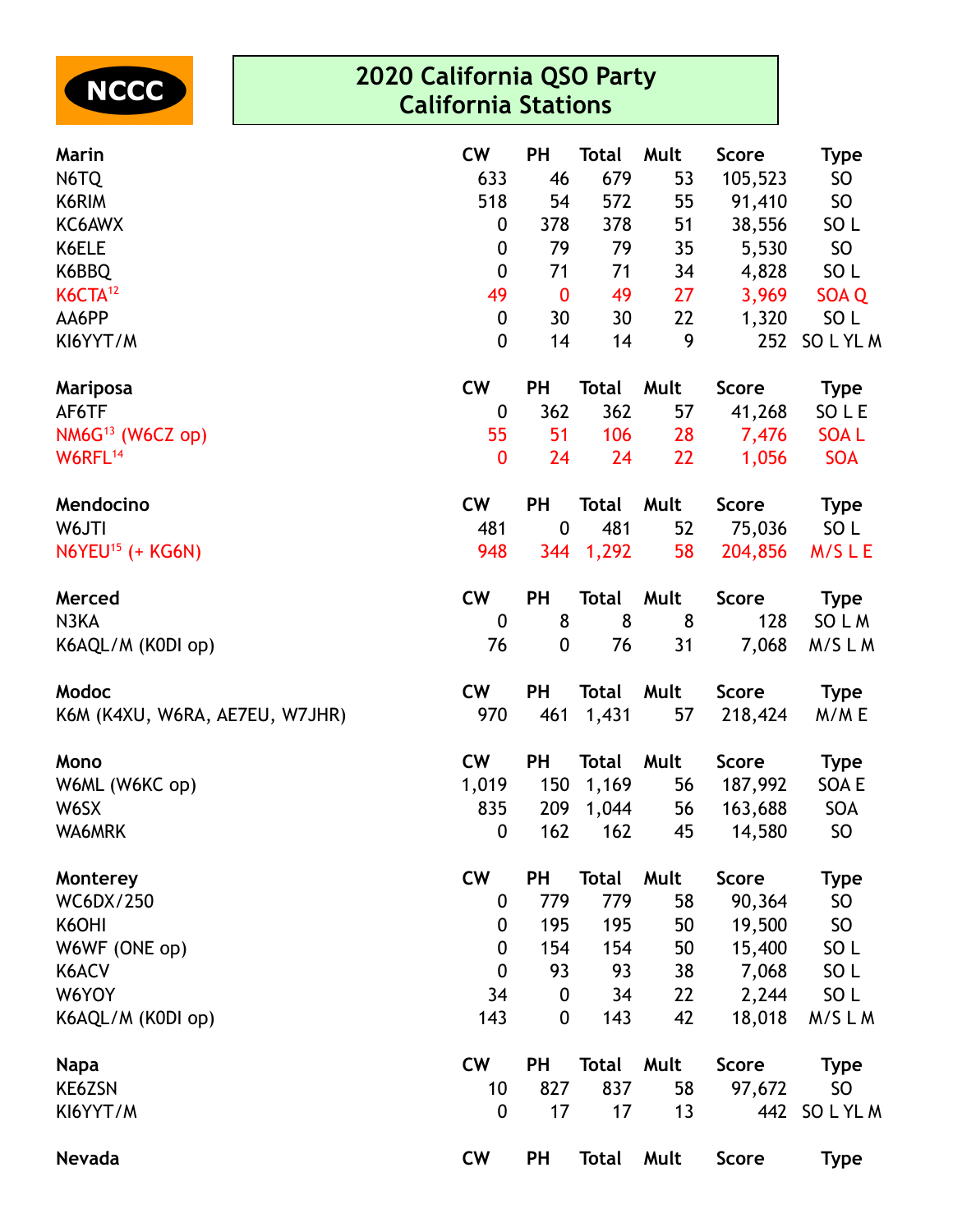

| <b>Nevada</b>                   | <b>CW</b>        | <b>PH</b>        | Total | Mult                     | <b>Score</b> | <b>Type</b>     |
|---------------------------------|------------------|------------------|-------|--------------------------|--------------|-----------------|
| N6A <sup>16</sup> (K6XX, @N6XI) | 1,415            | 788              | 2,203 | 57                       | 331,797      | <b>SOA</b>      |
| W6EU                            | 917              | $\boldsymbol{0}$ | 917   | 55                       | 151,305      | <b>SO</b>       |
| W6FA                            | 707              | 71               | 778   | 56                       | 126,728      | SO              |
| K9JM                            | 392              | 29               | 421   | 52                       | 64,168       | SO <sub>1</sub> |
| K6NV                            | 353              | $\boldsymbol{0}$ | 353   | 53                       | 56,127       | SOA             |
| WB6CZG                          | $\boldsymbol{0}$ | 63               | 63    | 23                       | 2,898        | SO <sub>Q</sub> |
| NZ6G                            | $\boldsymbol{0}$ | 19               | 19    | 24                       | 912          | SOA L           |
| W6DOJ (K6ON, K6XN, K6YN, K6LNP) | 91               | 303              | 394   | 55                       | 48,345       | M/ML            |
| Orange                          | <b>CW</b>        | PH               | Total | Mult                     | <b>Score</b> | <b>Type</b>     |
| $K6E^{17}$ (N6MJ op)            | 1,520            | 1,100            | 2,620 | 58                       | 392,080      | <b>SO</b>       |
| N6HC                            | 770              | 596              | 1,366 | 57                       | 199,614      | SO <sub>1</sub> |
| $K7JA/6^{18}$                   | 974              | 277              | 1,251 | 57                       | 198,132      | <b>SOAL</b>     |
| AA6PW                           | 773              | 303              | 1,076 | 58                       | 169,650      | SO <sub>1</sub> |
| N6GP                            | 821              | 88               | 909   | 56                       | 147,784      | SO              |
| W6ZL                            | 692              | 1                | 693   | 56                       | 116,368      | SOA L           |
| KI6X                            | 513              | 217              | 730   | 56                       | 110,488      | SO <sub>L</sub> |
| NE6DX (NT6X op)                 | 376              | 178              | 554   | 53                       | 78,652       | SO              |
| N6MU                            | 336              | 13               | 349   | 50                       | 51,700       | SO <sub>L</sub> |
| K6PB                            | 294              | 16               | 310   | 49                       | 44,786       | SOA L           |
| N6OKU                           | $\boldsymbol{0}$ | 339              | 339   | 51                       | 34,578       | SO <sub>L</sub> |
| W6LEN                           | 129              | $\boldsymbol{0}$ | 129   | 38                       | 14,706       | SO <sub>L</sub> |
| K6PGH                           | 12               | 105              | 117   | 45                       | 11,070       | SO <sub>L</sub> |
| AF6N                            | 94               | $\mathbf 0$      | 94    | 29                       | 8,178        | SOA L           |
| WI6X                            | $\boldsymbol{0}$ | 67               | 67    | 31                       | 4,154        | SO <sub>1</sub> |
| KB6A                            | $\boldsymbol{0}$ | 62               | 62    | 26                       | 3,224        | SO <sub>L</sub> |
| K6FTL                           | $\boldsymbol{0}$ | 50               | 50    | 28                       | 2,800        | SO <sub>L</sub> |
| W6KSR                           | 20               | $\boldsymbol{0}$ | 20    | 14                       | 840          | SO <sub>L</sub> |
| W6ATB                           | $\boldsymbol{0}$ | 12               | 12    | 13                       | 312          | SO <sub>L</sub> |
| N6HCN                           | 15               | $\boldsymbol{0}$ | 15    | 5                        | 225          | SO <sub>L</sub> |
| KF6I                            | 22               | $\boldsymbol{0}$ | 22    | 3                        | 198          | SOA             |
| AI6OU                           | $\mathbf 0$      | 4                | 4     | $\overline{\mathcal{A}}$ | 32           | SO <sub>L</sub> |
| <b>Placer</b>                   | <b>CW</b>        | PH               | Total | Mult                     | <b>Score</b> | <b>Type</b>     |
| WX6V (KU8E op)                  | 783              | $\boldsymbol{0}$ | 783   | 54                       | 126,846      | SO L            |
| WB6POT                          | $\mathbf 0$      | 782              | 782   | 56                       | 87,584       | SO <sub>L</sub> |
| N6PGQ                           | 0                | 494              | 494   | 54                       | 53,352       | SO <sub>L</sub> |
| W6DT <sup>19</sup>              | 3                | 400              | 403   | 56                       | 45,304       | <b>SOAL</b>     |
| KJ6NON                          | $\boldsymbol{0}$ | 196              | 196   | 48                       | 18,816       | SO <sub>L</sub> |
| KD6HOF                          | $\boldsymbol{0}$ | 112              | 112   | 37                       | 8,288        | SO E            |
| AA6RS                           | $\boldsymbol{0}$ | 59               | 59    | 28                       | 3,304        | SO L            |
| K6GPB <sup>20</sup>             | 40               | $\bf{0}$         | 40    | 18                       | 2,160        | SO <sub>Q</sub> |
| WA6UMA                          | $\boldsymbol{0}$ | 42               | 42    | 25                       | 2,100        | SO              |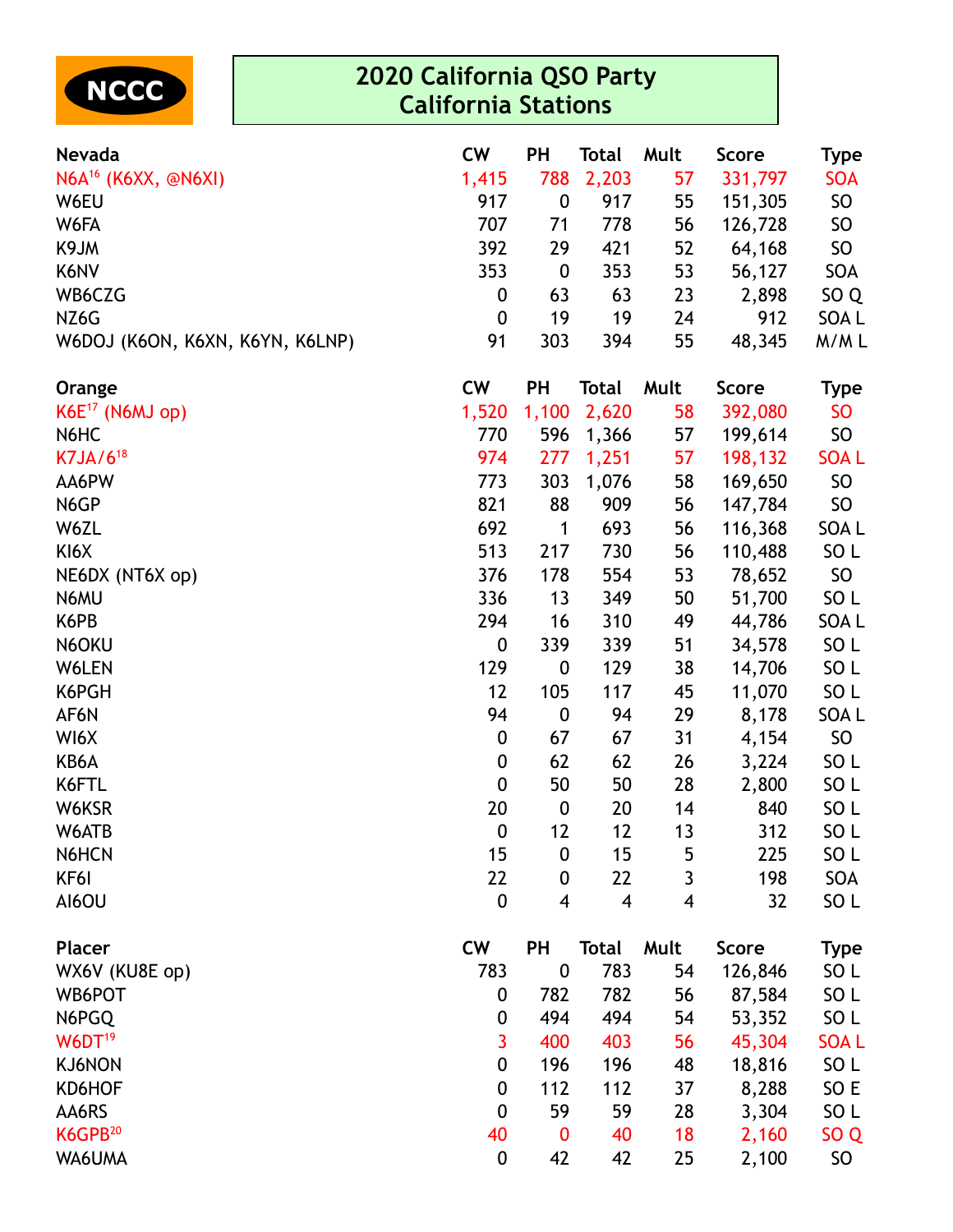

| <b>Placer</b>                                                | <b>CW</b>        | <b>PH</b>        | <b>Total</b> | Mult           | <b>Score</b> | <b>Type</b>     |
|--------------------------------------------------------------|------------------|------------------|--------------|----------------|--------------|-----------------|
| KQ6RT                                                        | 0                | 46               | 46           | 22             | 2,024        | SO <sub>1</sub> |
| AI6IN                                                        | 0                | 52               | 52           | 16             | 1,664        | SO <sub>L</sub> |
| K6EED                                                        | 0                | 20               | 20           | 14             | 560          | SO <sub>L</sub> |
| W2MWK                                                        | 0                | 18               | 18           | 12             | 432          | SO <sub>L</sub> |
| K6ALF                                                        | 0                | 15               | 15           | 13             | 390          | <b>SO</b>       |
| <b>KN6DRN</b>                                                | 0                | 13               | 13           | 15             | 390          | <b>SO</b>       |
| WA8MPA                                                       | 0                | 15               | 15           | 9              | 270          | SOA L           |
| W6OSC                                                        | 0                | 9                | 9            | $\overline{7}$ | 126          | <b>SO</b>       |
| N6SMH                                                        | 0                | 6                | 6            | 6              | 72           | SO <sub>L</sub> |
| W6EK                                                         | 40               | 257              | 297          | 53             | 33,602       | M/MLE           |
| W6EK ops = AI6JB, KM6RGO, N6ADT, AI6US, W6YUE, KB6SSN, K6UDA |                  |                  |              |                |              |                 |
| AE6OR                                                        |                  |                  |              |                |              | $\mathsf C$     |
| <b>Plumas</b>                                                | <b>CW</b>        | <b>PH</b>        | <b>Total</b> | Mult           | <b>Score</b> | <b>Type</b>     |
| $W6CQP^{21}$ (KH2TJ op)                                      | 657              | 82               | 739          | 54             | 115,290      | <b>SOAL</b>     |
| N6XI                                                         | 200              | $\boldsymbol{0}$ | 200          | 44             | 26,400       | SO L E          |
| K6CEL <sup>22</sup>                                          | 0                | 64               | 64           | 27             | 3,456        | SO Q E          |
| Riverside                                                    | <b>CW</b>        | <b>PH</b>        | <b>Total</b> | Mult           | <b>Score</b> | <b>Type</b>     |
| $K6Q^{23}$ (KI6RRN, @WA6TQT)                                 | 1,626            | 1,650            | 3,276        | 58             | 474,324      | <b>SO</b>       |
| WA6KHK <sup>24</sup>                                         | 850              | 279              | 1,129        | 57             | 177,156      | <b>SOA</b>      |
| NC6V                                                         | 371              | $\boldsymbol{0}$ | 371          | 52             | 57,876       | SO <sub>L</sub> |
| KS6F                                                         | 0                | 78               | 78           | 35             | 5,460        | SOA L           |
| <b>KJ80</b>                                                  | 0                | 46               | 46           | 26             | 2,392        | SO <sub>L</sub> |
| <b>KN6IUW</b>                                                | 0                | 48               | 48           | 24             | 2,304        | SO <sub>L</sub> |
| WB6DIK                                                       | 0                | 50               | 50           | 18             | 1,800        | SO <sub>L</sub> |
| AE6NN                                                        | 0                | 19               | 19           | 16             | 608          | SO <sub>L</sub> |
| NR6T                                                         | $\boldsymbol{0}$ | 11               | 11           | 8              | 176          | SO <sub>L</sub> |
| NV6C (KJ6NO op)                                              | $\Omega$         | 6                | 6.           | 4              | 48           | SO <sub>L</sub> |
| WB6RLC                                                       |                  |                  |              |                |              | $\mathsf C$     |
| Sacramento                                                   | <b>CW</b>        | <b>PH</b>        | <b>Total</b> | Mult           | <b>Score</b> | <b>Type</b>     |
| N6JV                                                         | 1,072            | 472              | 1,544        | 58             | 241,280      | <b>SO</b>       |
| K6RC <sup>25</sup>                                           | 569              | 307              | 876          | 58             | 134,618      | <b>SOA</b>      |
| N6RK                                                         | 731              | $\boldsymbol{0}$ | 731          | 55             | 120,615      | <b>SO</b>       |
| K6TQ                                                         | 0                | 808              | 808          | 55             | 88,880       | <b>SO</b>       |
| W6BS                                                         | 0                | 480              | 480          | 54             | 51,840       | <b>SO</b>       |
| <b>KK6TBN</b>                                                | $\boldsymbol{0}$ | 392              | 392          | 51             | 39,984       | <b>SO</b>       |
| <b>KL7HQR</b>                                                | 1                | 130              | 131          | 50             | 13,150       | SO <sub>L</sub> |
| W6SFM <sup>26</sup>                                          | 106              | 0                | 106          | 35             | 11,130       | <b>SOAL</b>     |
| W6NKR                                                        | 101              | $\boldsymbol{0}$ | 101          | 28             | 8,484        | SOA L           |
| KD6HOF                                                       | 0                | 110              | 110          | 37             | 8,140        | SO E            |
| KN6XU                                                        | 0                | 84               | 84           | 36             | 6,048        | SO <sub>L</sub> |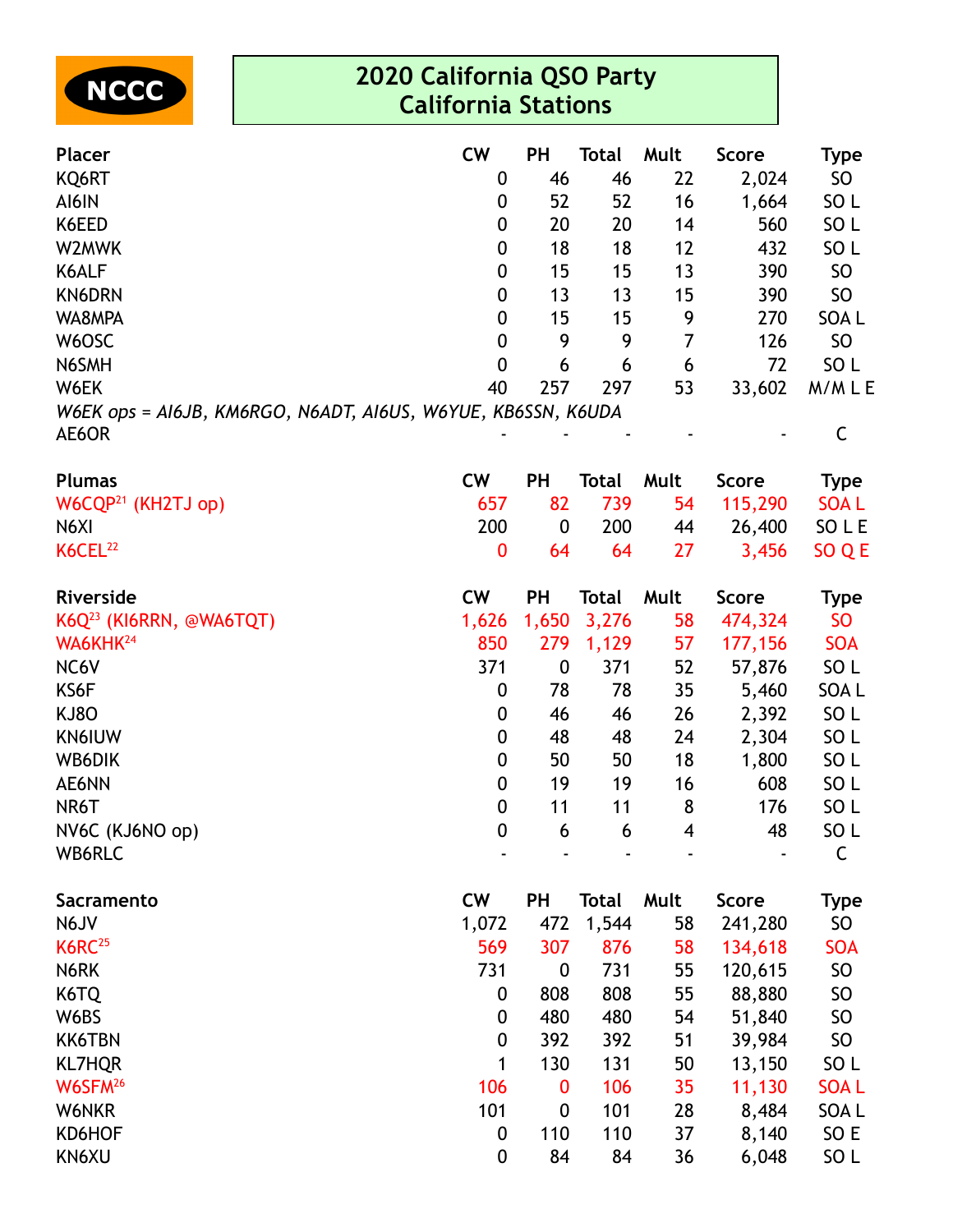

| <b>Sacramento</b>           | <b>CW</b>        | PH                       | <b>Total</b>   | Mult           | <b>Score</b> | <b>Type</b>     |
|-----------------------------|------------------|--------------------------|----------------|----------------|--------------|-----------------|
| AI6U                        | 63               | $\boldsymbol{0}$         | 63             | 29             | 5,481        | SO <sub>L</sub> |
| K7QDX                       | $\boldsymbol{0}$ | 82                       | 82             | 29             | 4,756        | SO <sub>L</sub> |
| N6QZS                       | 29               | 19                       | 48             | 24             | 3,000        | SO <sub>L</sub> |
| K6AAI                       | $\boldsymbol{0}$ | 57                       | 57             | 26             | 2,964        | SO              |
| KI6YYT/M                    | $\boldsymbol{0}$ | 29                       | 29             | 22             | 1,276        | SO L YL M       |
| K6ABJ                       | $\pmb{0}$        | 24                       | 24             | 17             | 816          | SO <sub>L</sub> |
| N6EMF                       | $\boldsymbol{0}$ | $\overline{\mathcal{A}}$ | $\overline{4}$ | $\overline{2}$ | 16           | SO <sub>L</sub> |
| K6AQL/M (K0DI op)           | 47               | $\boldsymbol{0}$         | 47             | 22             | 3,102        | M/SLM           |
| San Benito                  | <b>CW</b>        | <b>PH</b>                | <b>Total</b>   | Mult           | <b>Score</b> | <b>Type</b>     |
| KU6W (K9YC op)              | 445              | 164                      | 609            | 54             | 89,802       | SO E            |
| K6VVA/6                     | 105              | 1                        | 106            | 37             | 11,729       | SO L E          |
| AA6W <sup>27</sup>          | 80               | 26                       | 106            | 36             | 10,512       | SO <sub>Q</sub> |
| W6TST                       | $\boldsymbol{0}$ | 88                       | 88             | 31             | 5,456        | SO <sub>L</sub> |
| N6GWH                       | $\boldsymbol{0}$ | 44                       | 44             | 28             | 2,464        | SO <sub>L</sub> |
| WR6E                        | $\pmb{0}$        | 244                      | 244            | 48             | 23,424       | M/SL            |
| K6AQL/M (K0DI op)           | 60               | $\boldsymbol{0}$         | 60             | 30             | 5,400        | M/SLM           |
| San Bernardino              | <b>CW</b>        | PH                       | <b>Total</b>   | Mult           | <b>Score</b> | <b>Type</b>     |
| K6VO (K6NR op)              | 1,180            | 25                       | 1,205          | 56             | 201,040      | SO              |
| WB6HYH                      | $\boldsymbol{0}$ | 600                      | 600            | 56             | 67,200       | SO <sub>L</sub> |
| W6KK                        | 297              | 170                      | 467            | 49             | 60,319       | SO <sub>L</sub> |
| WI6X                        | $\boldsymbol{0}$ | 127                      | 127            | 42             | 10,668       | SO              |
| WA6FSJ                      | $\boldsymbol{0}$ | 121                      | 121            | 42             | 10,164       | SO <sub>L</sub> |
| N6JNY                       | $\boldsymbol{0}$ | 49                       | 49             | 29             | 2,842        | SO <sub>L</sub> |
| N6GKB                       | $\boldsymbol{0}$ | 54                       | 54             | 23             | 2,484        | SO              |
| K6DDZ                       | $\boldsymbol{0}$ | 38                       | 38             | 20             | 1,520        | SO L YL         |
| W6LU                        | ${\bf 0}$        | 29                       | 29             | 22             | 1,276        | SO <sub>L</sub> |
| W6BZY                       | $\mathbf 0$      | 30                       | 30             | 16             | 960          | SO <sub>L</sub> |
| W5EAL                       | $\boldsymbol{0}$ | 33                       | 33             | 10             | 660          | SO Q E          |
| K6QCB                       | $\boldsymbol{0}$ | 14                       | 14             | 13             | 364          | SO <sub>L</sub> |
| N3KA                        | $\mathbf 0$      | 12                       | 12             | 11             | 264          | SO L M          |
| San Diego                   | <b>CW</b>        | <b>PH</b>                | <b>Total</b>   | Mult           | <b>Score</b> | <b>Type</b>     |
| N6Q <sup>28</sup> (N5ZO op) | 1,470            | 612                      | 2,082          | 57             | 321,138      | SO <sub>L</sub> |
| K6S (K6NA op)               | 1,121            | 1,083                    | 2,204          | 58             | 320,682      | SO <sub>1</sub> |
| NC6K                        | 1,281            | 239                      | 1,520          | 56             | 241,976      | SO              |
| N6EP                        | 579              | 104                      | 683            | 54             | 105,030      | SO <sub>L</sub> |
| K6AR                        | 598              | $\boldsymbol{0}$         | 598            | 53             | 95,082       | SO              |
| WN6K                        | 499              | $\boldsymbol{0}$         | 499            | 54             | 80,838       | SO <sub>L</sub> |
| KE6PY                       | 448              | 57                       | 505            | 54             | 78,732       | SO <sub>L</sub> |
| AA2IL                       | 483              | $\boldsymbol{0}$         | 483            | 52             | 75,348       | SO <sub>L</sub> |
| K6PO                        | 409              | $\boldsymbol{0}$         | 409            | 52             | 63,804       | SO <sub>L</sub> |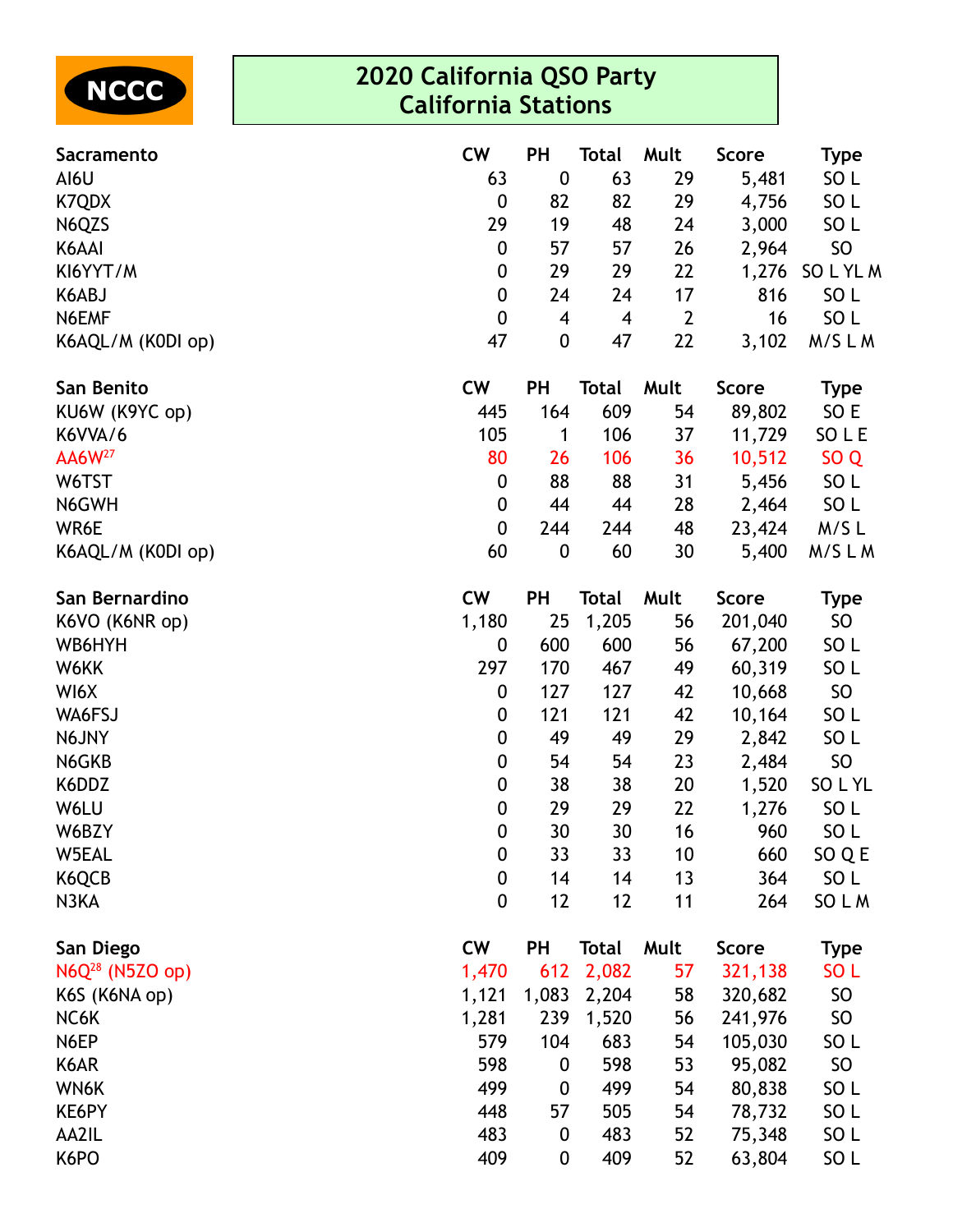| 2020 California QSO Party<br><b>NCCC</b><br><b>California Stations</b> |  |  |  |  |                  |                  |           |                                    |         |                  |  |
|------------------------------------------------------------------------|--|--|--|--|------------------|------------------|-----------|------------------------------------|---------|------------------|--|
| San Diego                                                              |  |  |  |  | <b>CW</b>        | PH               | Total     | Mult                               | Score   | <b>Type</b>      |  |
| WD6TED                                                                 |  |  |  |  | 287              | 96               | 383       | 51                                 | 53,703  | <b>SO</b>        |  |
| K6P (K2RP op)                                                          |  |  |  |  | 248              | 41               | 289       | 44                                 | 36,344  | SO               |  |
| N6RVI                                                                  |  |  |  |  | 0                | 239              | 239       | 50                                 | 23,900  | SO               |  |
| K6JO                                                                   |  |  |  |  | 1                | 218              | 219       | 47                                 | 20,633  | SO <sub>L</sub>  |  |
| N6PZK                                                                  |  |  |  |  | $\boldsymbol{0}$ | 176              | 176       | 45                                 | 15,840  | <b>SO</b>        |  |
| N7DA                                                                   |  |  |  |  | 93               | 9                | 102       | 37                                 | 10,989  | SO Q E           |  |
| W6JBR                                                                  |  |  |  |  | 84               | 38               | 122       | 32                                 | 10,496  | <b>SO</b>        |  |
| KC8J                                                                   |  |  |  |  | 106              | $\boldsymbol{0}$ | 106       | 30                                 | 9,540   | SO <sub>L</sub>  |  |
| N6VH                                                                   |  |  |  |  | 60               | 46               | 106       | 28                                 | 7,616   | SO <sub>L</sub>  |  |
| NE6I                                                                   |  |  |  |  | 74               | $\boldsymbol{0}$ | 74        | 29                                 | 6,438   | SO <sub>L</sub>  |  |
| KC6MIE                                                                 |  |  |  |  | 0                | 101              | 101       | 31                                 | 6,262   | SO <sub>L</sub>  |  |
| NA6MB                                                                  |  |  |  |  | 0                | 84               | 84        | 34                                 | 5,712   | SOA <sub>L</sub> |  |
| AI6EG                                                                  |  |  |  |  | 0                | 50               | 50        | 20                                 | 2,000   | SOA              |  |
| W6ZAR                                                                  |  |  |  |  | $\boldsymbol{0}$ | 36               | 36        | 18                                 | 1,296   | SO <sub>L</sub>  |  |
| <b>NE6O</b>                                                            |  |  |  |  | $\boldsymbol{0}$ | 32               | 32        | 10                                 | 640     | SO <sub>L</sub>  |  |
| W6SMF                                                                  |  |  |  |  | 18               | $\boldsymbol{0}$ | 18        | 6                                  | 324     | SO <sub>L</sub>  |  |
| W6MZ                                                                   |  |  |  |  | 7                | $\boldsymbol{0}$ | 7         | 1                                  | 21      | SO <sub>Q</sub>  |  |
| AE6BH                                                                  |  |  |  |  | 1                | $\mathbf 0$      | 1         | 1                                  | 3       | SO <sub>L</sub>  |  |
| K6A                                                                    |  |  |  |  | 1,274            |                  | 754 2,028 | 57                                 | 303,810 | M/S              |  |
| $KAA$ ons - $K2DC$ $KABR$ $NACV$ $NAEDD$ $NKU$ $NKNC$ $NKBD$           |  |  |  |  |                  |                  |           | <i><b>INGTAD INIMALY INCLY</b></i> |         |                  |  |

*K6A ops = K3PS, K4RB, N6CY, N6ERD, N6KI, N6NC, W6JBR, W6ZAR, WM6Y, WQ6X*

| San Francisco                                                             | <b>CW</b>        | <b>PH</b>        | Total        | Mult | Score        | <b>Type</b>     |
|---------------------------------------------------------------------------|------------------|------------------|--------------|------|--------------|-----------------|
| <b>NU6V29</b>                                                             | 353              | 7                | 360          | 49   | 52,577       | <b>SOAL</b>     |
| K6EL                                                                      | 29               | 44               | 73           | 28   | 4,900        | SO <sub>L</sub> |
| AJ6IY                                                                     | $\boldsymbol{0}$ | 45               | 45           | 24   | 2,160        | SOA L           |
| AF6RT                                                                     | $\boldsymbol{0}$ | 30               | 30           | 18   | 1,080        | SO              |
| KJ6PTX                                                                    | $\boldsymbol{0}$ | 28               | 28           | 14   | 784          | SO <sub>L</sub> |
| KI6YYT/M                                                                  | $\boldsymbol{0}$ | 23               | 23           | 13   | 598          | SOLYLM          |
| K6TOR                                                                     | 9                | 9                | 18           | 6    | 270          | SO <sub>L</sub> |
| San Joaquin                                                               | <b>CW</b>        | PH               | <b>Total</b> | Mult | <b>Score</b> | <b>Type</b>     |
| KD6WW                                                                     | 305              | 0                | 305          | 47   | 43,005       | SO L            |
| K6YK                                                                      | 254              | 0                | 254          | 47   | 35,814       | SO              |
| N6QB                                                                      | 0                | 109              | 109          | 37   | 8,066        | SO <sub>L</sub> |
| N6NFB                                                                     | $\boldsymbol{0}$ | 42               | 42           | 24   | 2,016        | SO <sub>L</sub> |
| KM6LDD                                                                    | $\boldsymbol{0}$ | 44               | 44           | 22   | 1,936        | SO              |
| W6SWT                                                                     | $\boldsymbol{0}$ | 39               | 39           | 20   | 1,560        | SO <sub>L</sub> |
| KI6YYT/M                                                                  | $\boldsymbol{0}$ | 24               | 24           | 18   | 864          | SOLYLM          |
| KN6EVH                                                                    | 14               | $\boldsymbol{0}$ | 14           | 3    | 126          | SO <sub>L</sub> |
| K6JF                                                                      | 5                | 0                | 5            | 5    | 75           | SO <sub>L</sub> |
| K6AQL/M (K0DI op)                                                         | 75               | $\boldsymbol{0}$ | 75           | 38   | 8,550        | M/SLM           |
| $W6Q^{30}$                                                                | 581              | 399              | 980          | 55   | 139,755      | M/MLE           |
| W6Q ops = NZ6Q, N6ACL, N6TCE, WB6NVB, N6LHL, WB6TOU, KN6LKQ, KM6LDD, W6SF |                  |                  |              |      |              |                 |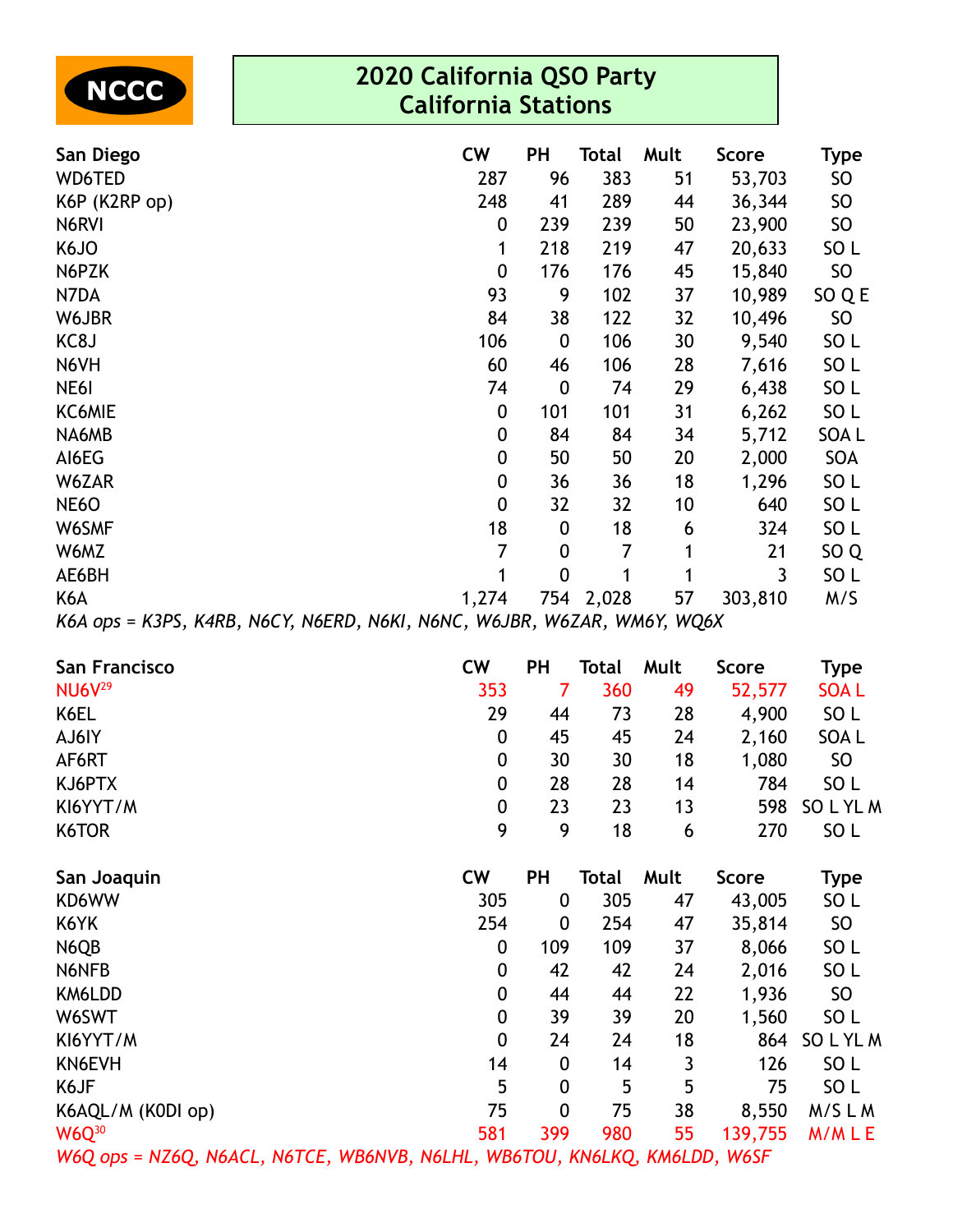| <b>NCCC</b>                       | 2020 California QSO Party<br><b>California Stations</b> |                  |              |                         |              |                 |  |  |
|-----------------------------------|---------------------------------------------------------|------------------|--------------|-------------------------|--------------|-----------------|--|--|
| San Luis Obispo                   | <b>CW</b>                                               | PH               | <b>Total</b> | Mult                    | <b>Score</b> | Type            |  |  |
| W6TK31                            | 1,037                                                   | 903              | 1,940        | 57                      | 280,269      | <b>SOA</b>      |  |  |
| W6AYC <sup>32</sup>               | 1,429                                                   | $\bf{0}$         | 1,429        | 55                      | 235,785      | SO <sub>L</sub> |  |  |
| N6WT                              | 745                                                     | 643              | 1,388        | 58                      | 204,218      | SOA             |  |  |
| <b>KG6NRV</b>                     | 24                                                      | $\boldsymbol{0}$ | 24           | 11                      | 792          | SO <sub>L</sub> |  |  |
| K6JTA                             | 8                                                       | 0                | 8            | 8                       | 192          | <b>SO</b>       |  |  |
| K6DPD                             | $\mathbf{0}$                                            | 4                | 4            | $\overline{\mathbf{4}}$ | 32           | SO <sub>L</sub> |  |  |
| K6AQL/M (K0DI op)                 | 44                                                      | $\boldsymbol{0}$ | 44           | 27                      | 3,564        | M/SLM           |  |  |
| San Mateo                         | <b>CW</b>                                               | PH               | <b>Total</b> | Mult                    | <b>Score</b> | <b>Type</b>     |  |  |
| K6TU                              | 4                                                       | 493              | 497          | 53                      | 52,894       | SOA             |  |  |
| K0DTJ                             | 284                                                     | $\boldsymbol{0}$ | 284          | 51                      | 43,452       | SO <sub>L</sub> |  |  |
| K6KLY                             | 0                                                       | 203              | 203          | 50                      | 20,300       | SO <sub>L</sub> |  |  |
| W6RQ <sup>33</sup>                | $\boldsymbol{0}$                                        | 88               | 88           | 30                      | 5,280        | <b>SOAL</b>     |  |  |
| KI6UDZ                            | $\mathbf 0$                                             | 56               | 56           | 32                      | 3,584        | SO <sub>L</sub> |  |  |
| KM6DKE                            | $\boldsymbol{0}$                                        | 58               | 58           | 24                      | 2,784        | SO <sub>L</sub> |  |  |
| KJ6TSX                            | $\boldsymbol{0}$                                        | 30               | 30           | 33                      | 1,980        | <b>SO</b>       |  |  |
| K6ZP                              | $\boldsymbol{0}$                                        | 28               | 28           | 23                      | 1,288        | SO              |  |  |
| K6TET                             | 23                                                      | 11               | 34           | 14                      | 1,274        | <b>SO</b>       |  |  |
| N6DB                              | $\boldsymbol{0}$                                        | 11               | 11           | 9                       | 198          | <b>SO</b>       |  |  |
| W6AER                             | $\overline{2}$                                          | $\overline{2}$   | 4            | 1                       | 10           | <b>SO</b>       |  |  |
| Santa Barbara                     | <b>CW</b>                                               | PH               | <b>Total</b> | Mult                    | <b>Score</b> | <b>Type</b>     |  |  |
| NN6DX (W1PR op)                   | 403                                                     | 95               | 498          | 56                      | 78,344       | SO              |  |  |
| N6MW <sup>34</sup>                | 390                                                     | $\bf{0}$         | 390          | 51                      | 59,670       | <b>SOA</b>      |  |  |
| W6COW <sup>35</sup> (NK6A, AA6DW) | 568                                                     | 509              | 1,077        | 57                      | 155,154      | M/ML            |  |  |
| Santa Clara                       | <b>CW</b>                                               | <b>PH</b>        | <b>Total</b> | Mult                    | <b>Score</b> | Type            |  |  |
| W6U (AE6Y op)                     | 1,349                                                   | 767              | 2,116        | 58                      | 323,698      | <b>SO</b>       |  |  |
| $N6E^{36}$ (W9KKN op)             | 1,154                                                   | 990              | 2,144        | 58                      | 315,636      | <b>SOA</b>      |  |  |
| N6U (N6TV, @N6TV)                 | 1,792                                                   | $\boldsymbol{0}$ | 1,792        | 56                      | 301,056      | <b>SO</b>       |  |  |
| AJ6V                              | 904                                                     | 335              | 1,239        | 57                      | 192,774      | SO              |  |  |
| K6MM                              | 890                                                     | 161              | 1,051        | 57                      | 170,544      | SOA             |  |  |
| N3ZZ/6                            | 900                                                     | $\boldsymbol{0}$ | 900          | 56                      | 151,200      | <b>SO</b>       |  |  |
| W8RJL/6                           | 796                                                     | 0                | 796          | 55                      | 131,340      | SO              |  |  |
| K6MTU (ND2T op)                   | 745                                                     | 0                | 745          | 55                      | 122,925      | SO              |  |  |
| K6YT (W0YK op)                    | 640                                                     | 0                | 640          | 55                      | 105,600      | SO              |  |  |
| AC6YY                             | 527                                                     | $\boldsymbol{0}$ | 527          | 55                      | 86,955       | SO <sub>L</sub> |  |  |
| WQ6L                              | 261                                                     | 319              | 580          | 56                      | 79,576       | <b>SO</b>       |  |  |
| W6SC                              | 468                                                     | $\boldsymbol{0}$ | 468          | 51                      | 71,604       | SOA             |  |  |
| K6KQV                             | 223                                                     | $\overline{2}$   | 225          | 43                      | 28,939       | SO <sub>L</sub> |  |  |
| KM6I                              | 208                                                     | $\boldsymbol{0}$ | 208          | 42                      | 26,208       | <b>SO</b>       |  |  |
| W6FB                              | 96<br>1                                                 | 122<br>199       | 218<br>200   | 42                      | 22,344       | SO              |  |  |
| K6MKF                             |                                                         |                  |              | 44                      | 17,644       | SO              |  |  |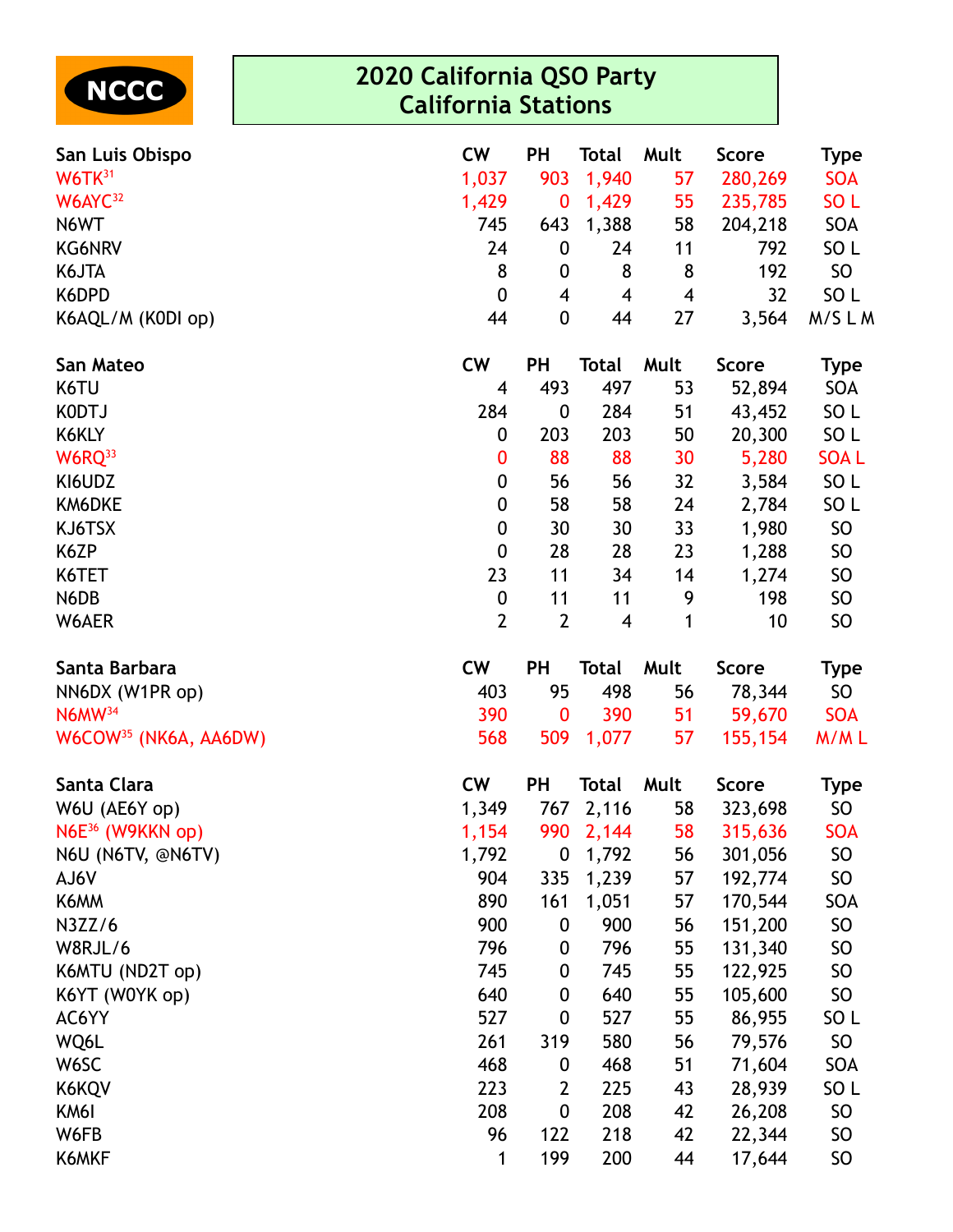| NCCC ) |
|--------|
|--------|

| Santa Clara         | <b>CW</b>        | PH                       | <b>Total</b>   | Mult                     | <b>Score</b> | Type            |
|---------------------|------------------|--------------------------|----------------|--------------------------|--------------|-----------------|
| N6OI                | $\boldsymbol{0}$ | 116                      | 116            | 44                       | 10,208       | <b>SO</b>       |
| WU6P                | 73               | $\boldsymbol{0}$         | 73             | 33                       | 7,227        | SO <sub>L</sub> |
| KC6ZKT              | $\boldsymbol{0}$ | 97                       | 97             | 36                       | 6,984        | SO <sub>L</sub> |
| KG6LWE              | $\boldsymbol{0}$ | 90                       | 90             | 38                       | 6,840        | <b>SO</b>       |
| AI6SL               | 80               | $\boldsymbol{0}$         | 80             | 26                       | 6,240        | SO <sub>Q</sub> |
| <b>KC7XE</b>        | $\boldsymbol{0}$ | 93                       | 93             | 29                       | 5,394        | <b>SO</b>       |
| NU6N                | 63               | $\boldsymbol{0}$         | 63             | 28                       | 5,292        | SO <sub>L</sub> |
| W6IFN               | $\boldsymbol{0}$ | 78                       | 78             | 27                       | 4,212        | SOA L           |
| K6WV                | $\boldsymbol{0}$ | 68                       | 68             | 30                       | 4,080        | <b>SO</b>       |
| WB6IQL              | 39               | $\overline{\mathcal{A}}$ | 43             | 27                       | 3,375        | <b>SO</b>       |
| K6MUG               | $\boldsymbol{0}$ | 48                       | 48             | 30                       | 2,880        | SO <sub>L</sub> |
| KI6SCT              | $\boldsymbol{0}$ | 31                       | 31             | 22                       | 1,364        | SOA L           |
| <b>KG6MWI</b>       | $\boldsymbol{0}$ | 34                       | 34             | 20                       | 1,360        | SO <sub>L</sub> |
| KI6LDM              | $\boldsymbol{0}$ | 31                       | 31             | 16                       | 992          | SOA             |
| W6BG                | $\boldsymbol{0}$ | 33                       | 33             | 13                       | 858          | SO <sub>L</sub> |
| <b>KG6YUN</b>       | $\boldsymbol{0}$ | 21                       | 21             | 14                       | 588          | SO <sub>L</sub> |
| KK6LDH              | $\mathbf 0$      | 17                       | 17             | 9                        | 306          | SO <sub>L</sub> |
| W4NJK               | 24               | $\boldsymbol{0}$         | 24             | 4                        | 288          | <b>SO</b>       |
| K6DWD               | $\mathbf 0$      | 11                       | 11             | 9                        | 198          | SO <sub>L</sub> |
| KE6JAC              | 17               | $\boldsymbol{0}$         | 17             | $\overline{2}$           | 102          | SO <sub>L</sub> |
| N3KA                | $\boldsymbol{0}$ | $\overline{7}$           | 7              | $\overline{\mathbf{4}}$  | 56           | SO L M          |
| N6DVS               | $\boldsymbol{0}$ | 4                        | 4              | 6                        | 48           | SO <sub>L</sub> |
| N5YJZ (N5YJZ/6 op)  | 0                | $\overline{2}$           | $\overline{2}$ | $\mathbf{2}$             | 8            | SO <sub>L</sub> |
| W6DR (+ N9YS, K6TD) | 418              | 646                      | 1,064          | 58                       | 147,668      | M/S             |
| K6AQL/M (K0DI op)   | 59               | $\boldsymbol{0}$         | 59             | 30                       | 5,310        | M/SLM           |
| AA6XV               |                  |                          |                |                          |              | C               |
| Santa Cruz          | <b>CW</b>        | PH                       | <b>Total</b>   | Mult                     | <b>Score</b> | Type            |
| K6RB                | 745              | $\boldsymbol{0}$         | 745            | 56                       | 125,160      | SO              |
| KGHA <sup>37</sup>  | 449              | 277                      | 726            | 56                       | 106,456      | <b>SOAL</b>     |
| KU6W (K9YC op)      | 497              | 95                       | 592            | 54                       | 90,774       | SO E            |
| AC6SL               | 339              | $\boldsymbol{0}$         | 339            | 48                       | 48,816       | SO <sub>L</sub> |
| N <sub>5</sub> KO   | 141              | 32                       | 173            | 36                       | 17,532       | <b>SO</b>       |
| KE6YLH              | 100              | 16                       | 116            | 30                       | 9,960        | SO <sub>L</sub> |
| KG6PO               | $\boldsymbol{0}$ | 46                       | 46             | 34                       | 3,128        | SO <sub>L</sub> |
| AF6GQ               | 32               | $\boldsymbol{0}$         | 32             | 16                       | 1,536        | SO <sub>L</sub> |
| KW6S                | $\boldsymbol{0}$ | 23                       | 23             | 18                       | 828          | <b>SO</b>       |
| KJ6WKT              | $\boldsymbol{0}$ | 5                        | 5              | $\overline{\mathcal{A}}$ | 40           | SO <sub>L</sub> |
| K6MMM (KE1B, W6NN)  | 979              | 687                      | 1,666          | 58                       | 250,038      | M/S             |
| <b>Shasta</b>       | <b>CW</b>        | <b>PH</b>                | <b>Total</b>   | Mult                     | <b>Score</b> | <b>Type</b>     |
| K6138 (K6MR op)     | 1,709            | 1                        | 1,710          | 55                       | 282,095      | <b>SO</b>       |
| KK6L                | 152              | 64                       | 216            | 47                       | 27,448       | SO <sub>L</sub> |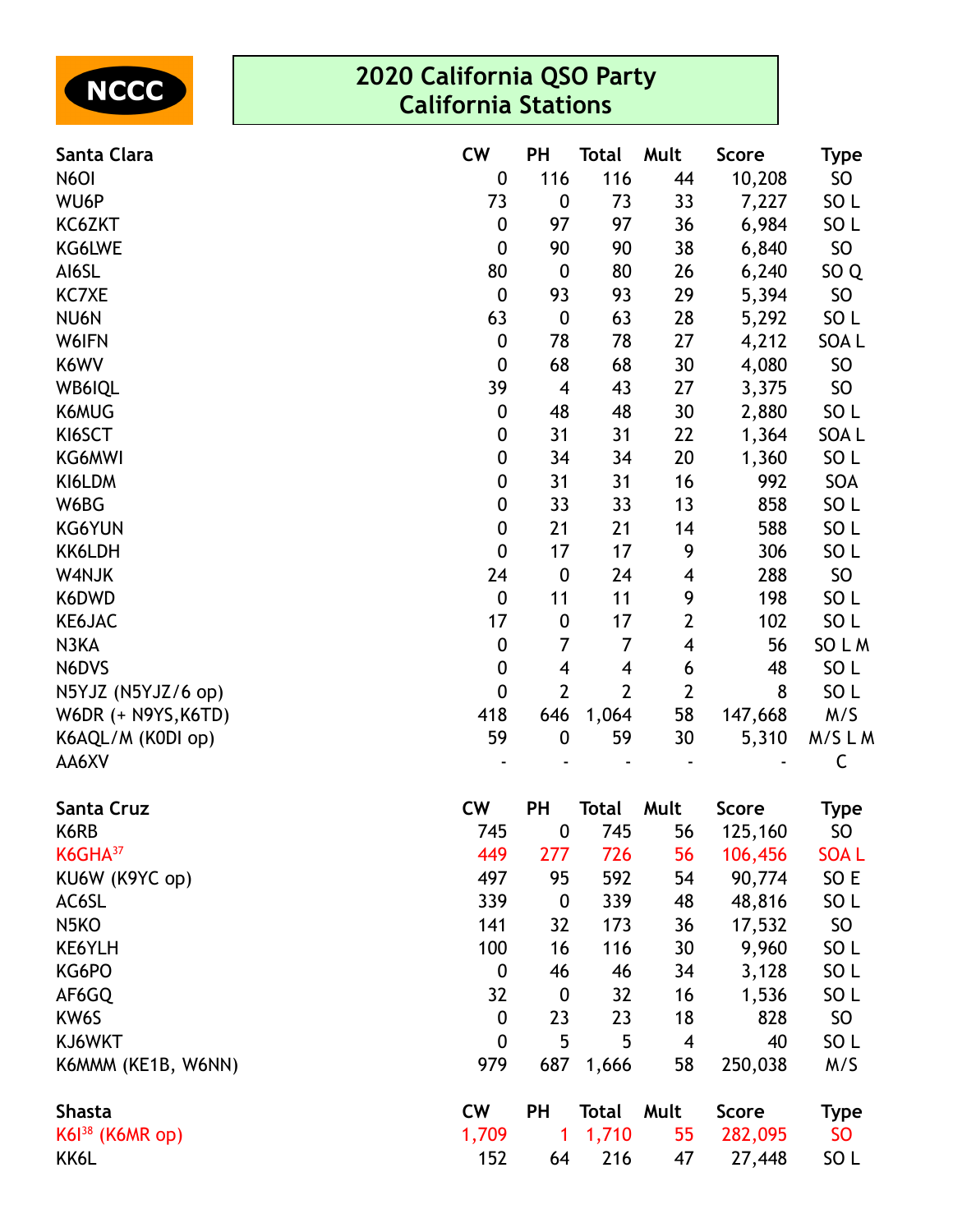

| <b>Shasta</b>                  | <b>CW</b>        | <b>PH</b>        | <b>Total</b> | Mult        | <b>Score</b>   | <b>Type</b>     |
|--------------------------------|------------------|------------------|--------------|-------------|----------------|-----------------|
| KQ6CS                          | $\boldsymbol{0}$ | 256              | 256          | 48          | 24,576         | SO              |
| KZ6A                           | $\boldsymbol{0}$ | 178              | 178          | 38          | 13,528         | SO <sub>L</sub> |
| K6WK <sup>39</sup>             | $\bf{0}$         | 39               | 39           | 22          | 1,716          | <b>SOAL</b>     |
| KN6IZX                         | $\boldsymbol{0}$ | 24               | 24           | 16          | 768            | SO <sub>L</sub> |
| K9KIP                          | $\boldsymbol{0}$ | 8                | 8            | 7           | 112            | SO L E          |
| <b>Sierra</b>                  | <b>CW</b>        | <b>PH</b>        | <b>Total</b> | Mult        | <b>Score</b>   | <b>Type</b>     |
| K6U <sup>40</sup> (W6MY, N6DE) | 1,082            | 747              | 1,829        | 57          | 270,180        | M/S             |
| Siskiyou                       | cw               | <b>PH</b>        | <b>Total</b> | Mult        | <b>Score</b>   | <b>Type</b>     |
| KG <sup>41</sup> (AG7GP op)    | 259              | 158              | 417          | 52          | 56,836         | <b>SOLEYL</b>   |
| K6DBS                          | $\boldsymbol{0}$ | 448              | 448          | 53          | 47,488         | SO <sub>L</sub> |
| Solano                         | <b>CW</b>        | <b>PH</b>        | <b>Total</b> | Mult        | <b>Score</b>   | <b>Type</b>     |
| N6S (N6JS op)                  | 29               | 1,238            | 1,267        | 58          | 148,654        | SO <sub>1</sub> |
| N6GK (KD6WKY op)               | 280              | 0                | 280          | 49          | 41,160         | SOA L           |
| NR5NN/6                        | 198              | 4                | 202          | 47          | 28,294         | SO <sub>L</sub> |
| KI6YYT/M                       | $\boldsymbol{0}$ | 12               | 12           | 9           | 216            | SOLYLM          |
| K6AQL/M (K0DI op)              | 50               | $\boldsymbol{0}$ | 50           | 28          | 4,200          | M/SLM           |
| Sonoma                         | <b>CW</b>        | PH               | <b>Total</b> | Mult        | <b>Score</b>   | <b>Type</b>     |
| W6PZ (K6SRZ op)                | 1,385            | 370              | 1,755        | 57          | 279,015        | <b>SO</b>       |
| <b>K6JS42</b>                  | 798              | 153              | 951          | 56          | 151,200        | <b>SOAL</b>     |
| W6XU                           | 695              | 272              | 967          | 56          | 147,224        | <b>SO</b>       |
| K6O (N6IE op)                  | 305              | 434              | 739          | 56          | 99,848         | SOA             |
| K6ANP                          | 439              | 181              | 620          | 54          | 90,666         | SOA             |
| N6TVN <sup>43</sup>            | 267              | 0                | 267          | 49          | 39,249         | SO <sub>Q</sub> |
| K6PUD                          | $\boldsymbol{0}$ | 134              | 134          | 32          | 8,576          | SOA L           |
| K6ZMF                          | 64               | $\boldsymbol{0}$ | 64           | 36          | 6,912          | SO <sub>L</sub> |
| WW6D                           | 39               | $\boldsymbol{0}$ | 39           | 19          | 2,223          | SOA L           |
| N3RC                           | 27               | 0                | 27           | 19          | 1,539          | SO              |
| N6IIY                          | $\boldsymbol{0}$ | 28               | 28           | 20          | 1,120          | SO <sub>L</sub> |
| NT6H                           | 18               | $\boldsymbol{0}$ | 18           | 14          | 756            | SO <sub>Q</sub> |
| KI6YYT/M                       | $\boldsymbol{0}$ | 20               | 20           | 14          | 560            | SOLYLM          |
| K6WRP                          | $\boldsymbol{0}$ | 11               | 11           | 12          | 264            | SO <sub>L</sub> |
| AI6SX                          | $\boldsymbol{0}$ | 1                | 1            | $\mathbf 1$ | $\overline{2}$ | SO <sub>L</sub> |
| W6IA $44$ (+ W7EEE)            | 134              | 275              | 409          | 54          | 51,408         | M/ME            |
| <b>Stanislaus</b>              | <b>CW</b>        | PH               | <b>Total</b> | Mult        | <b>Score</b>   | <b>Type</b>     |
| AA6MU <sup>45</sup>            | 907              | 10               | 917          | 54          | 148,014        | <b>SOA</b>      |
| K6CSL                          | 54               | 0                | 54           | 28          | 4,536          | SO <sub>L</sub> |
| K6AQL/M (K0DI op)              | 63               | 0                | 63           | 33          | 6,237          | M/SLM           |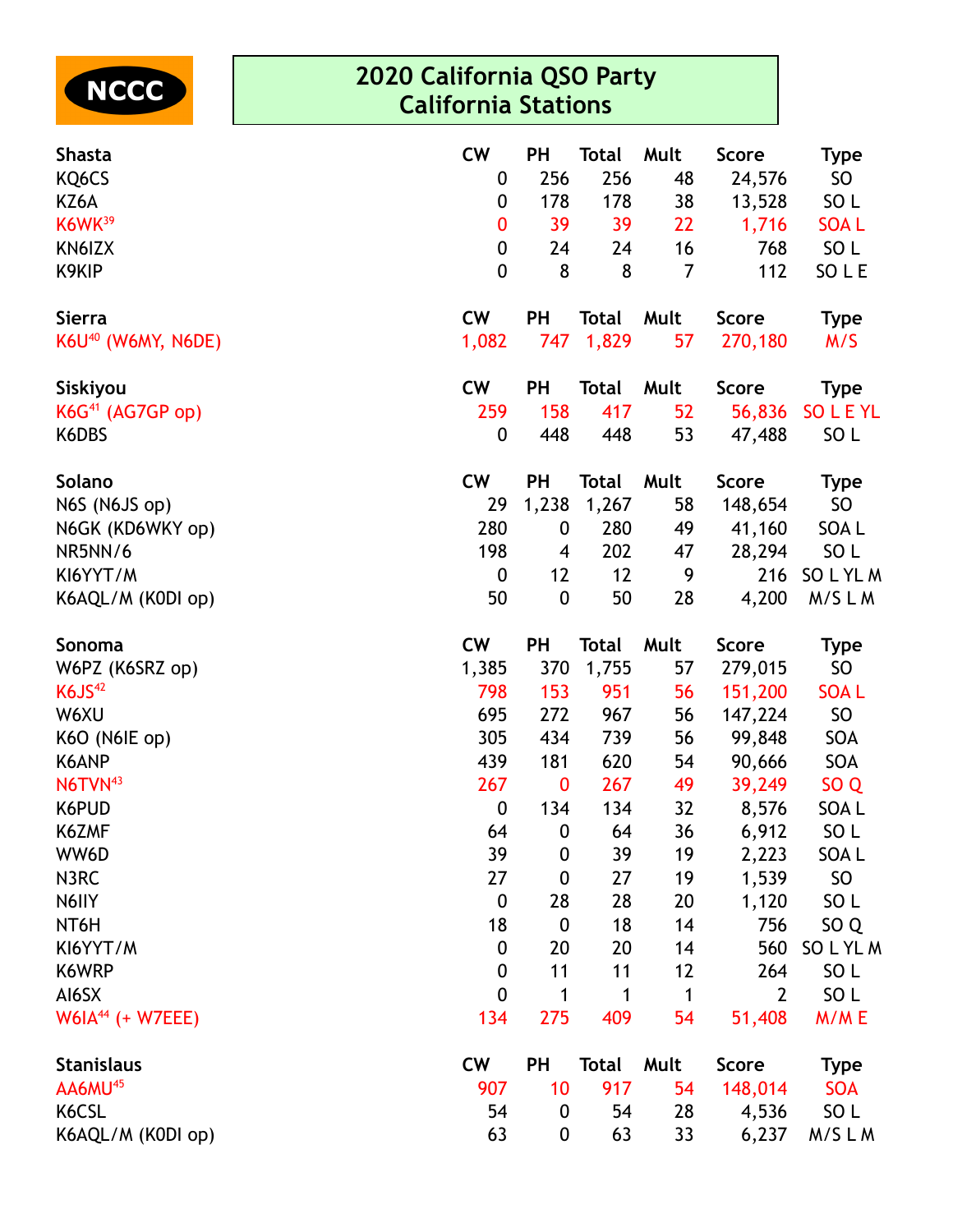

| <b>Sutter</b>                            | <b>CW</b>        | <b>PH</b>        | <b>Total</b> | Mult            | Score        | <b>Type</b>     |
|------------------------------------------|------------------|------------------|--------------|-----------------|--------------|-----------------|
| WU6X                                     | 221              | 13               | 234          | 46              | 31,694       | SO L E          |
| KD6HOF                                   | $\boldsymbol{0}$ | 110              | 110          | 37              | 8,140        | SO E            |
| K6AQL/M (K0DI op)                        | 37               | $\boldsymbol{0}$ | 37           | 19              | 2,109        | M/SLM           |
| W6BO <sup>46</sup> (+ K6EI, W6ESL, NT7Q) | 759              | 197              | 956          | 57              | 152,247      | M/ML            |
| <b>Tehama</b>                            | <b>CW</b>        | <b>PH</b>        | <b>Total</b> | Mult            | <b>Score</b> | <b>Type</b>     |
| K6T (W1RH, K6TLR)                        | 64               | 96               | 160          | 41              | 15,744       | M/SE            |
| K6AQL/M (K0DI op)                        | 20               | $\boldsymbol{0}$ | 20           | $\overline{7}$  | 420          | M/SLM           |
| <b>Trinity</b>                           | <b>CW</b>        | <b>PH</b>        | <b>Total</b> | Mult            | <b>Score</b> | Type            |
| $W6T^{47}$ (K6KS op)                     | $\boldsymbol{0}$ | 231              | 231          | 52              | 24,024       | <b>SOALE</b>    |
| <b>Tulare</b>                            | <b>CW</b>        | <b>PH</b>        | <b>Total</b> | Mult            | <b>Score</b> | <b>Type</b>     |
| NS6T                                     | 0                | 813              | 813          | 57              | 92,682       | SO E            |
| <b>K2DMS</b>                             | $\mathbf 0$      | 34               | 34           | 14              | 952          | SO <sub>L</sub> |
| K6AQL/M (K0DI op)                        | 81               | $\boldsymbol{0}$ | 81           | 38              | 9,234        | M/SLM           |
| <b>Tuolumne</b>                          | <b>CW</b>        | PH               | <b>Total</b> | Mult            | <b>Score</b> | <b>Type</b>     |
| N6GEO                                    | 405              | 81               | 486          | 51              | 70,227       | SO              |
| W6PHO                                    | 217              | $\boldsymbol{0}$ | 217          | 43              | 27,993       | SO <sub>L</sub> |
| W6LDB                                    | $\mathbf 0$      | 48               | 48           | 20              | 1,920        | SO <sub>L</sub> |
| KE6KYI                                   | 0                | 41               | 41           | 17              | 1,394        | SO L            |
| KC6WOT                                   | $\boldsymbol{0}$ | 34               | 34           | 20              | 1,360        | SO L E          |
| Ventura                                  | <b>CW</b>        | PH               | <b>Total</b> | Mult            | <b>Score</b> | <b>Type</b>     |
| AD6SF <sup>48</sup>                      | $\bf{0}$         | 152              | 152          | 51              | 15,504       | <b>SOAL</b>     |
| AJ6CL                                    | 84               | 1                | 85           | 34              | 8,636        | SO L            |
| N6REK                                    | $\boldsymbol{0}$ | 101              | 101          | 42              | 8,484        | SOA L           |
| AG6AG                                    | $\mathbf{0}$     | 109              | 109          | 30 <sub>2</sub> | 6,540        | SOA L           |
| AB6ET                                    | 33               | 53               | 86           | 30              | 6,150        | SO <sub>L</sub> |
| KD6NFD                                   | 0                | 59               | 59           | 27              | 3,186        | <b>SO</b>       |
| W6KME                                    | $\boldsymbol{0}$ | 58               | 58           | 25              | 2,900        | SO <sub>L</sub> |
| NQ6X                                     | $\boldsymbol{0}$ | 50               | 50           | 24              | 2,400        | SOA             |
| W6JWP                                    | $\boldsymbol{0}$ | 52               | 52           | 16              | 1,664        | SO <sub>L</sub> |
| KQ6NO                                    | 0                | 32               | 32           | 22              | 1,408        | SO <sub>L</sub> |
| KM6ZXO                                   | 0                | 19               | 19           | 13              | 494          | SO <sub>L</sub> |
| N6PK                                     | 0                | 19               | 19           | 12              | 456          | SO <sub>L</sub> |
| W2AYZ                                    | 2                | 15               | 17           | 11              | 396          | SOA L           |
| KD6GWH                                   | $\mathbf 0$      | 14               | 14           | 10              | 280          | SO <sub>L</sub> |
| AE6PL                                    | $\boldsymbol{0}$ | 13               | 13           | 10              | 260          | SOA L           |
| Yolo                                     | <b>CW</b>        | PH               | <b>Total</b> | Mult            | <b>Score</b> | <b>Type</b>     |
| K6CQP <sup>49</sup> (KE8FT, W6AW)        | 457              | 582              | 1,039        | 56              | 141,960      | M/S             |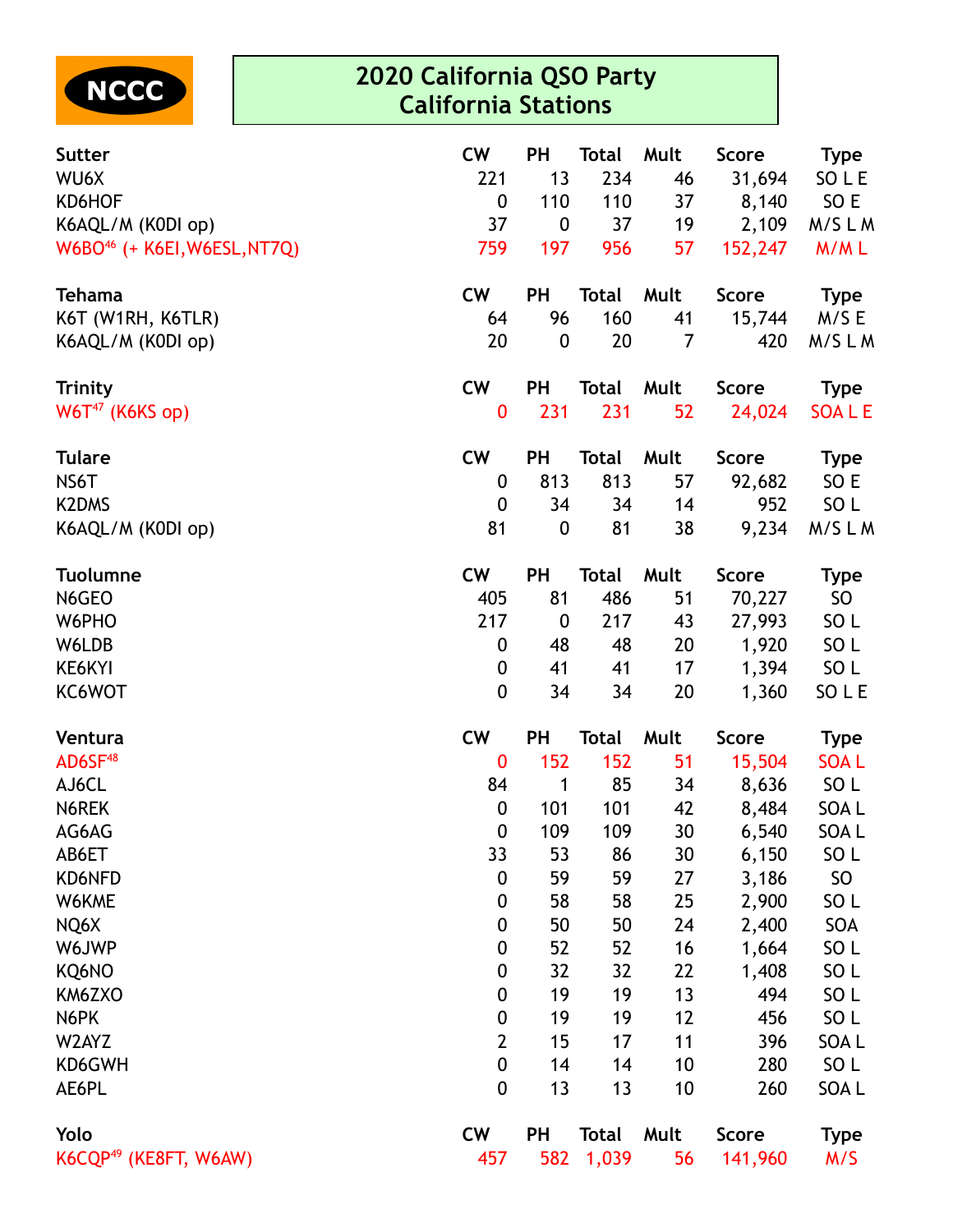

| Yolo              | <b>CW</b> | <b>PH</b> | Total Mult |    | Score   | Type            |
|-------------------|-----------|-----------|------------|----|---------|-----------------|
| K6AQL/M (K0DI op) | 66        |           | 67         | 33 | 6,600   | M/S L M         |
| Yuba              | <b>CW</b> | <b>PH</b> | Total Mult |    | Score   | Type            |
| $W6XB^{50}$       | 669       | 25        | 694        | 54 | 111,078 | SO <sub>L</sub> |
| W6KJ (N9BD op)    | $\Omega$  | 145       | 145        | 42 | 12,180  | <b>SO</b>       |
| K6AQL/M (K0DI op) | 26        | 0         | 26         | 17 | 1,326   | M/SLM           |

C = *Checklog*

E = Country Expedition L = Low Power M = Mobile M/M = Multi-Multi M/S = Multi-Single  $Q = QRP$ YL = Female Operator

New record for SOA HP Alameda New record for M/S HP Alameda New record for M/S LP Amador New record for SO QRP Calaveras New record for SOA LP Fresno New record for SOA LP Humboldt New record for SO QRP Inyo New record for SOA LP Kern New record for M/M HP Kern <sup>10</sup>New record for SOA HP Lake New record for SOA LP Madera <sup>12</sup>New record for SOA QRP Marin <sup>13</sup>New record for SOA LP Mariposa New record for SOA HP Mariposa <sup>15</sup>New record for M/S LP Mendocino <sup>16</sup>New record for SOA HP Nevada New record for SO HP Orange <sup>18</sup>New record for SOA LP Orange New record for SOA LP Placer New record for SO QRP Placer New record for SOA LP Plumas New record for SO QRP Plumas New record for SO HP Riverside New record for SOA HP Riverside New record for SOA HP Sacramento New record for SOA LP Sacramento <sup>27</sup>New record for SO QRP San Benito <sup>28</sup>New record for SO LP San Diego